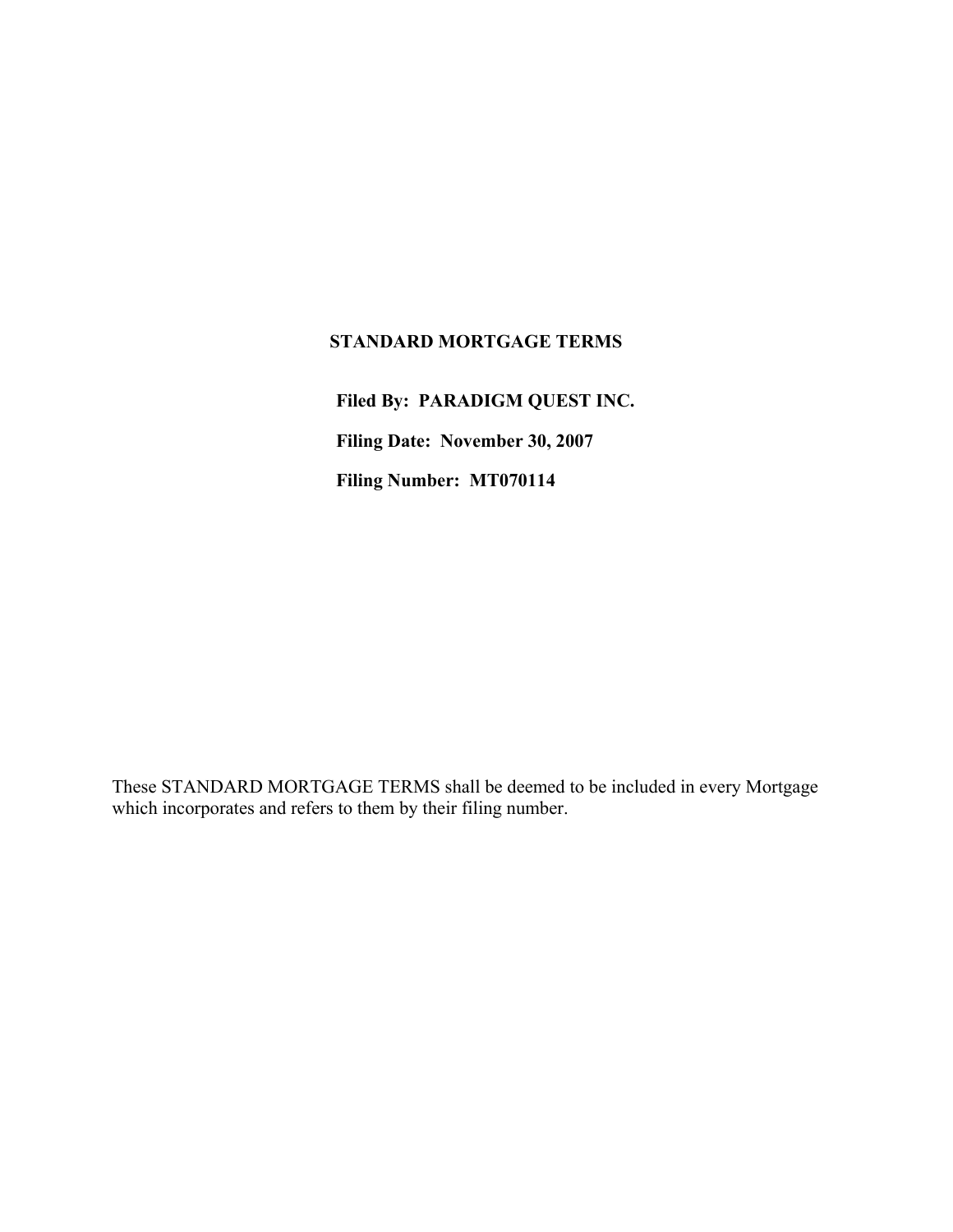# **STANDARD CHARGE TERMS STANDARD MORTGAGE TERMS**

## **1. DEFINITIONS**

In this set of standard charge terms, **mortgage** means the Charge/Mortgage in form prescribed by statute or regulation that you sign or that you authorize in electronic format in which this set is referred to by its filing number, any schedules attached to it and this set of standard charge terms/standard mortgage terms. **Registered mortgage** means such document as registered in the applicable land registry or land titles office. **You** and **your** mean each person who signs the mortgage as **chargor or mortgagor**. **We, our** and **us** means the person named as **chargee or mortgagee** in the registered mortgage. **Your property** means the land described in the registered mortgage, all buildings now or later on it and anything now or later attached or fixed to the buildings or the land, including additions, alterations and improvements. **Principal amount** means the amount specified in the registered mortgage. **Loan amount**  means the outstanding balance of all amounts (including interest and costs, if any) owing to us from time to time under the mortgage, as amended from time to time. Any reference to signing any document includes an electronic signature.

Any reference in this set of terms to information in the registered mortgage refers to a box or to an applicable part of the registered mortgage (including anything set out in a schedule or addenda thereto which deals with the subject matter of that box or part) and any reference to signing the mortgage means signing the registered document or a schedule to it or the authorization for electronic signing and registration of the mortgage. References to paragraphs refer to paragraphs of this set of standard charge terms.

If this mortgage is a CMHC-insured mortgage, it is made pursuant to the **National Housing Act.** 

### **2. WHAT THE MORTGAGE DOES**

In return for our making a loan to you in the principal amount (which, by signing the mortgage, you acknowledge having received from us), you:

- i. If you are the owner of your property, charge your property to us and our successors and assigns (called our **legal representatives**); or
- ii. If you are a tenant of your property under a lease, charge your interest in your property (including any option to purchase) to us and our legal representatives, for the entire term of the lease (except the last day of the term);

as security for repayment of the loan amount and the performance of all of your other obligations under the mortgage. This means you charge your entire interest in your property to us and to anyone to whom the mortgage is transferred in any way.

Termination of the mortgage:

Our interest in the property terminates when you have: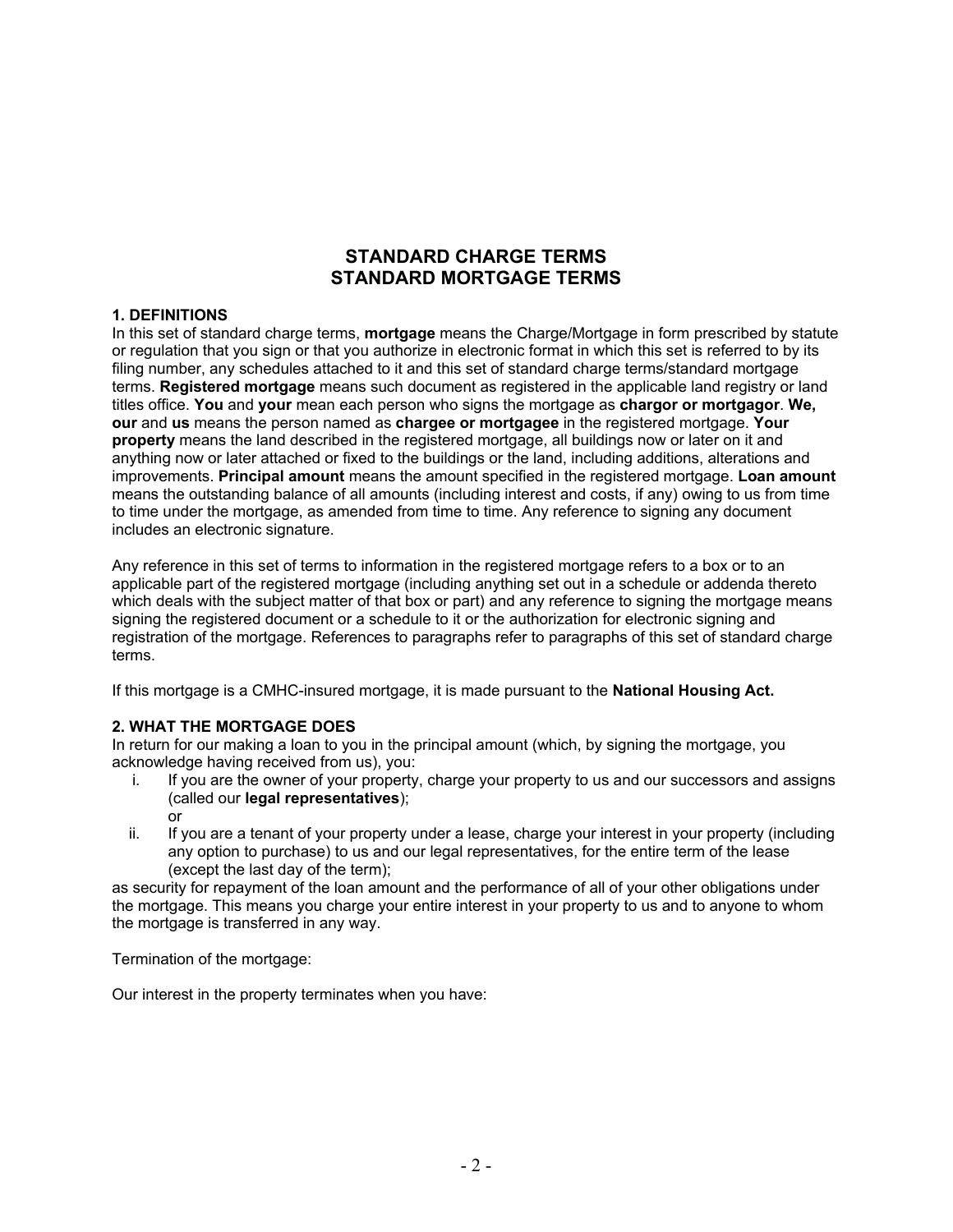- Repaid the loan amount (including interest) as provided in the mortgage; and
- Complied with all of your other obligations under the mortgage.

#### **3. INTEREST**

A. Fixed Interest Rate (applicable to Fixed Interest Rate Mortgages only)

The interest rate payable by you on the loan amount is specified in the registered mortgage. Interest is payable at the frequency set out in the registered mortgage and calculated half-yearly not in advance. The first half-yearly calculation of interest after the interest adjustment date specified in the registered mortgage shall be for the six month period commencing on that date. That calculation shall be made six months after the interest adjustment date and half-yearly calculations of interest shall continue to be made every six months after that. Interest is payable on the loan amount at this rate both before and after the balance due date as well as both before and after default and judgment, until the loan amount has been paid in full.

B. Adjustable Interest Rate (applicable to Adjustable Rate Mortgages only)

The interest rate payable by you on the loan amount is specified in the registered mortgage and is an adjustable rate per annum equal to the Prime Rate plus or minus the amount stated in the mortgage. The interest rate will change automatically each time there is a change in the Prime Rate. The principal and interest payment will be recalculated every time the Prime Rate changes, based on the new interest rate and remaining amortization. Within a reasonable time after a change in the interest rate, we may mail to you, at your last known mailing address according to our records, a notice of the changed interest rate, its effective date, and the applicable change to the payment amount. The interest rate and payment amount will vary in accordance with this paragraph even if we fail to send this notice or you fail to receive it.

The interest rate on the mortgage is calculated monthly not in advance and payable at the frequency set out in the registered mortgage.

For the purposes of this mortgage, the term "Prime Rate" means on any day, the annual rate of interest which the Royal Bank of Canada establishes at its principal office in Toronto as the reference rate of interest to determine interest rates it will charge on such day for commercial loans in Canadian dollars made to its customers in Canada and which it refers to as its "prime rate of interest".

### C. Compound Interest

If on any regular mortgage payment date you do not make the payment due on that day, we will charge you interest on any overdue portion of the loan amount (including interest) until paid to us. This is called **compound interest.** Compound interest shall be paid on your loan payment dates. We will also charge interest, at the rate payable on the loan amount, on compound interest that is overdue until paid to us, both before and after the final payment date as well as both before and after default and judgment.

### D. Progress Advance Construction Mortgage

An improvement means any alteration, addition or repair to any building on your property or any construction, erection or installation on your property. If the purpose of the mortgage is to finance an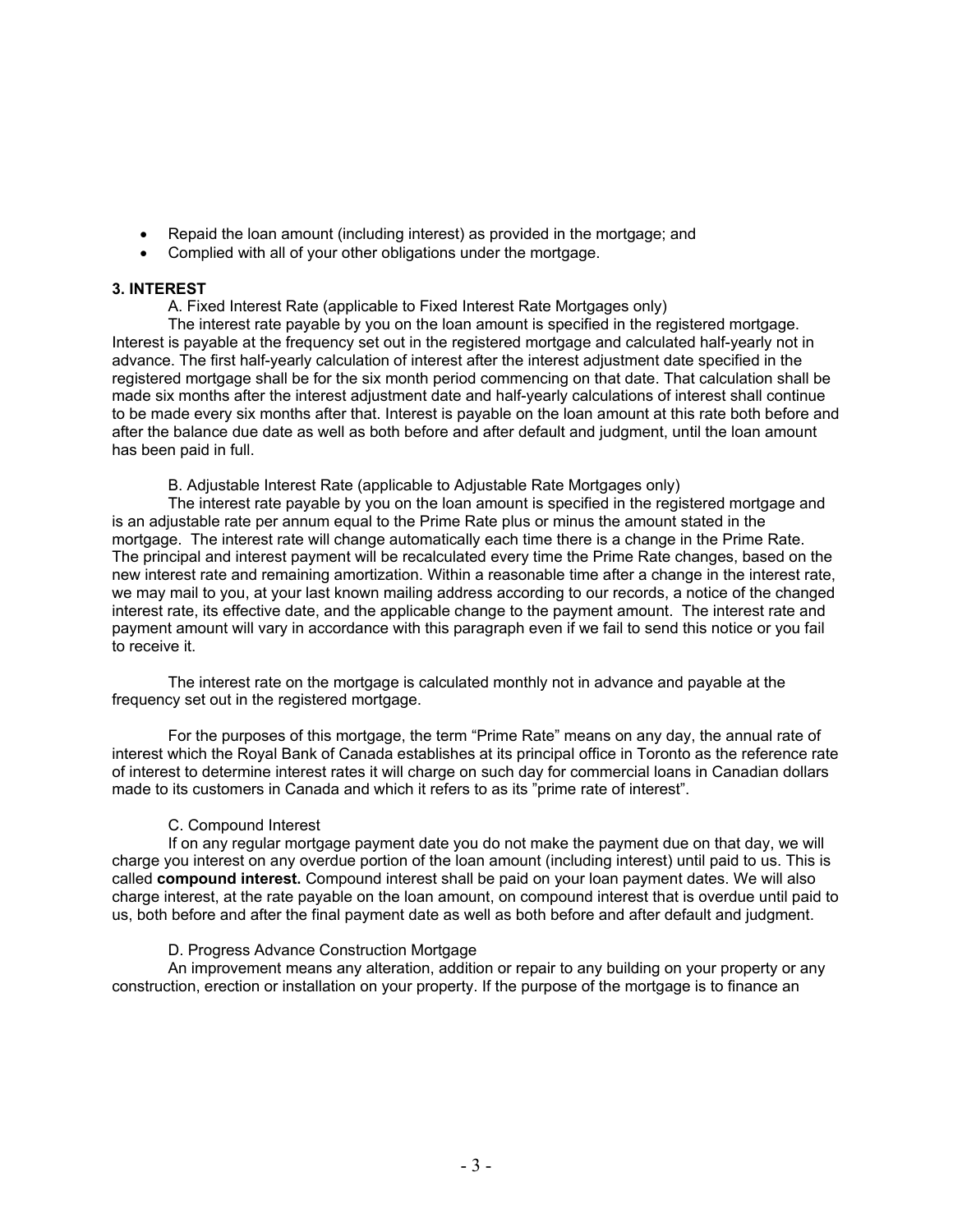improvement via progress advances, the accrued interest on progress advances is calculated daily and payable monthly during the construction period, until the interest adjustment date specified in the registered mortgage. The interest rate charged during the construction period is specified in the additional provisions section of the registered mortgage. Interest on any overdue interest, compounded monthly, will be calculated on the same basis until paid. No additional progress advances will be made until any outstanding overdue interest is paid. Interest that has accrued but not yet been paid as of the interest adjustment date, will be deducted from the last substantial advance. Refer to section 19 for more information regarding Progress Advance Construction Mortgages.

### **4. HOW YOU WILL REPAY YOUR LOAN**

A. Currency and Method of Payment

You shall pay the loan amount to us in Canadian dollars. Your regular mortgage payments and all other payments will be withdrawn from the bank account provided to us by you.

### B. When you will make payments

The principal amount, together with interest calculated from the interest adjustment date, shall become due and be paid by you in regular mortgage payments. If the interest rate is a fixed rate, you will make your regular mortgage payments to us in equal installments in the amount specified in the registered mortgage. If the interest rate in the mortgage is an adjustable interest rate, you will make regular mortgage payments to us in the amount specified in the registered mortgage until the interest rate is adjusted and thereafter in the payment amount as varied from time to time as provided in paragraph 3B. Regular mortgage payments begin on the date specified, continue at the frequency specified and end on the date specified in the registered mortgage. Each date that you are required to make a regular mortgage payment is called a **Regular Mortgage Payment Date**. Each regular mortgage payment consists of a portion of the principal amount together with the interest due and payable on the regular mortgage payment date. You will pay the balance of the principal amount, together with all interest due and payable on it, on the balance due date specified in the registered mortgage.

C. Application of Mortgage Payments

Each regular mortgage payment will be used: **first**, to pay interest due and payable and **next**, to reduce the principal amount. However, if you are in default, we may apply your payment or any other money we receive from you, as we choose.

### **5. PAYING OFF A MORTGAGE BEFORE THE MATURITY DATE**

You may pay off some, or the entire mortgage early only in the ways described below. If we later agree to change or extend the terms of the mortgage, these prepayment provisions will not apply to the new or extended term.

For these prepayment privileges, a year means the 12 month period starting on the interest adjustment date and on each anniversary of the interest adjustment date.

### A. Partial Prepayment

You may increase your payments, or pay off some of your mortgage early in the ways listed in the chart below. These options apply to partial prepayments only. The options are available each year of the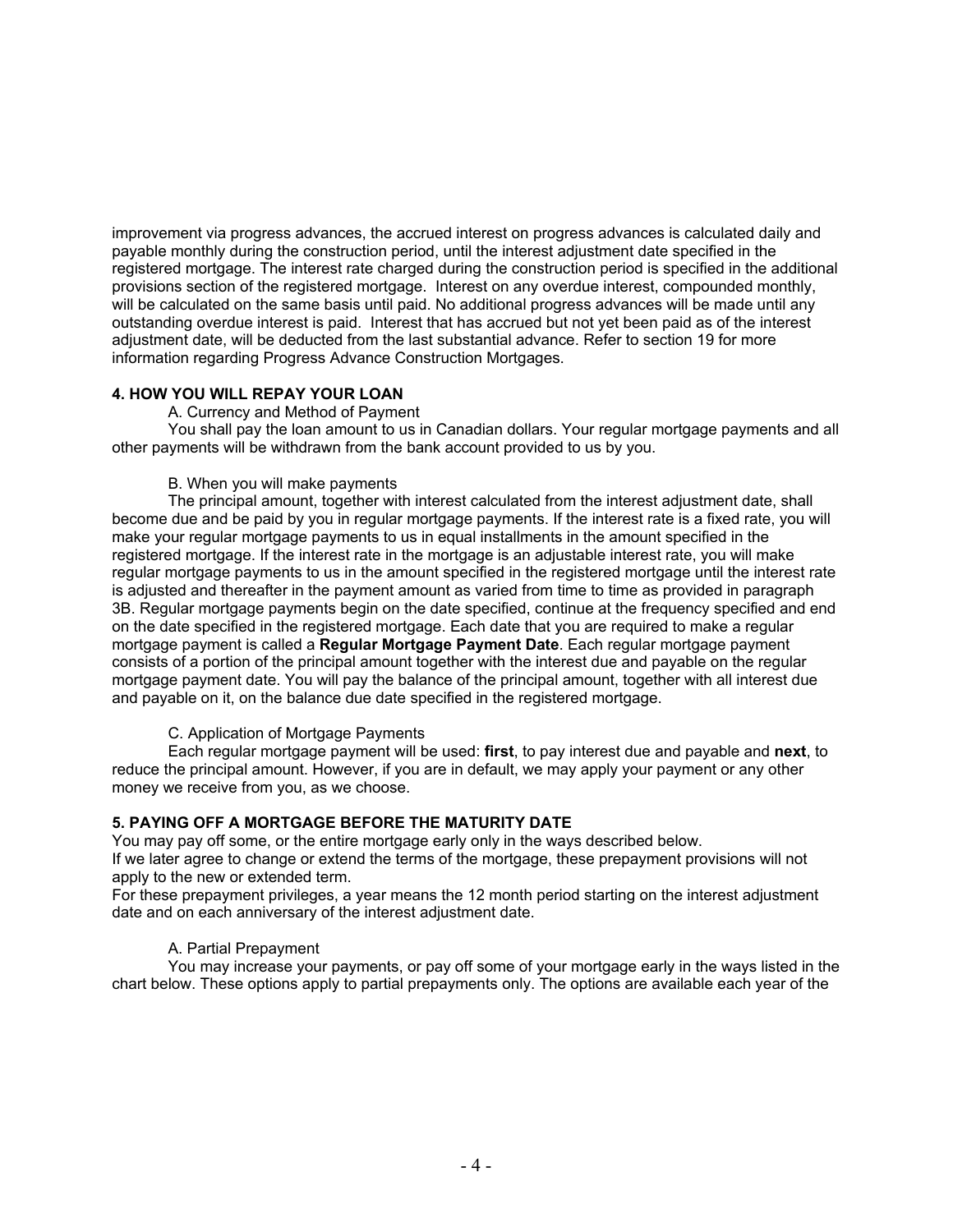term of the mortgage and cannot be saved to use in a later year. Partial prepayment options used in any combination may not exceed the 20% yearly prepayment maximum. You may not use any of these partial prepayment options if you are in default in payment or in performance of any of the other terms or conditions of the mortgage.

| <b>PARTIAL PREPAYMENT OPTIONS</b>                                                                                                                                                                                                                                        |                                                                                                                                                                                                                                                       |  |  |  |  |
|--------------------------------------------------------------------------------------------------------------------------------------------------------------------------------------------------------------------------------------------------------------------------|-------------------------------------------------------------------------------------------------------------------------------------------------------------------------------------------------------------------------------------------------------|--|--|--|--|
| <b>Options</b>                                                                                                                                                                                                                                                           | <b>Restrictions</b>                                                                                                                                                                                                                                   |  |  |  |  |
| 1) Prepay up to 20% of the Principal Amount.                                                                                                                                                                                                                             | The request must be made at least 5 days<br>before the next regularly scheduled payment<br>date and must be made on the next regularly<br>scheduled payment date. The minimum<br>prepayable amount is \$1000 and cannot exceed<br>the yearly maximum. |  |  |  |  |
| 2) Increase the regular payment up to 20% of the<br>principal and interest payment amount set out in the<br>registered mortgage.<br>Should your mortgage have interest only mortgage<br>payments, this option is not available. Option 1<br>detailed above is permitted. | Once each year of the term of your mortgage.<br>The request must be made at least 5 days<br>before the regularly scheduled payment date on<br>which the increase in the payment amount is to<br>be in effect.                                         |  |  |  |  |

After each partial payment, you must continue to make your regular mortgage payments.

B. Prepayment in Full You may prepay the mortgage only upon:

(i) *Fixed Interest Rate Mortgages – Term 5 years or less* 

if you have a fixed interest rate on your mortgage and a term of 5 years or less, payment of a prepayment charge equal to the GREATER of the interest rate differential (IRD) or 3 months interest calculated on the outstanding loan amount;

(ii) *Fixed Interest Rate Mortgages – Term more than 5 years*

if you have a fixed interest rate on your mortgage and a term greater than 5 years and (a) prepayment occurs within the first 5 years of the term, payment of a prepayment charge equal to the GREATER of the interest rate differential (IRD) or 3 months interest calculated on the outstanding loan amount, and

(b) if prepayment occurs after the first 5 years of the term, payment of a prepayment charge of 3 months interest calculated on the outstanding loan amount; or,

(iii) *Adjustable Interest Rate Mortgages* 

if you have an adjustable rate on your mortgage, payment of a prepayment charge equal to 3 months interest calculated on the outstanding loan amount.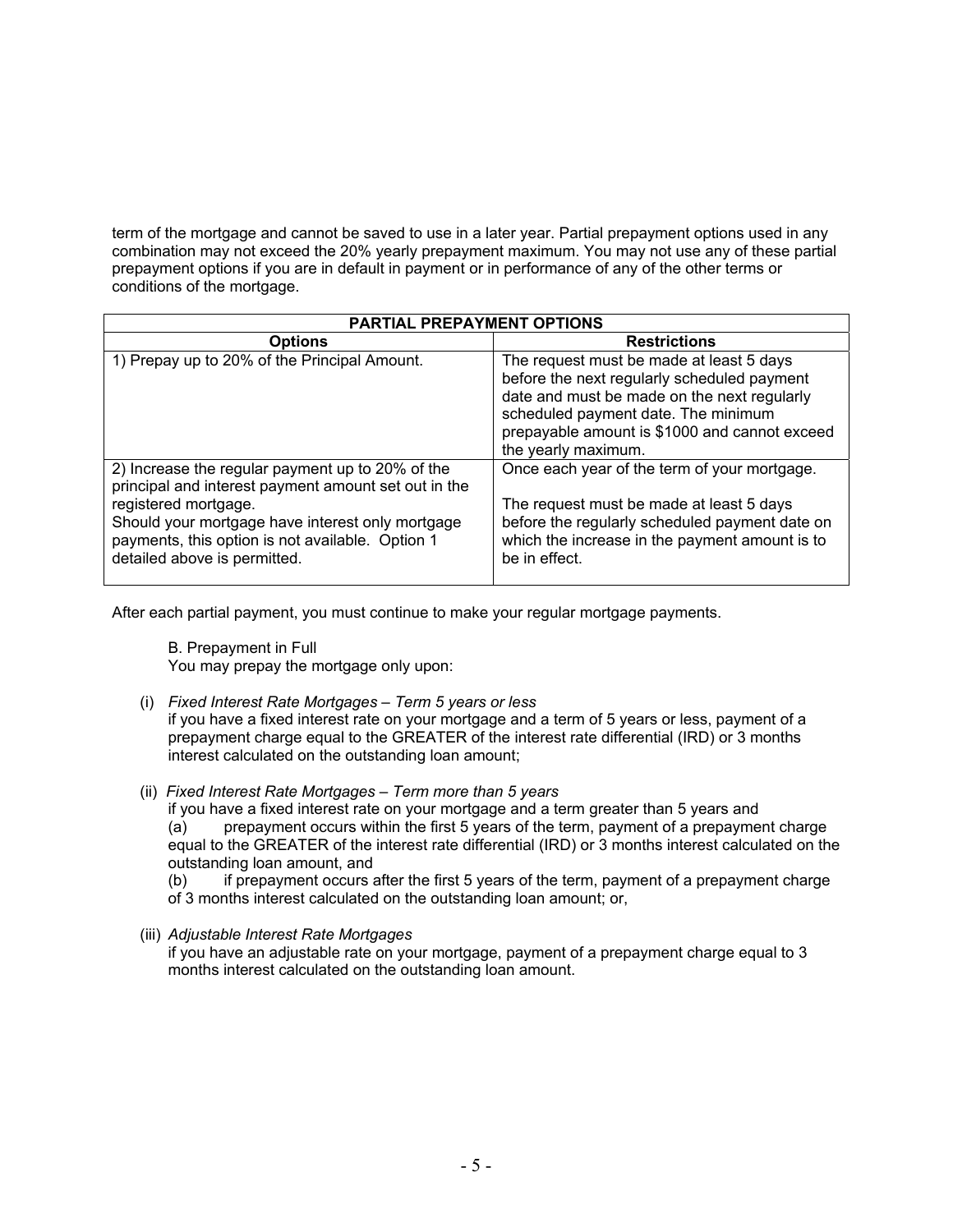In this section IRD means the difference between the interest rate on the mortgage and the then current interest rate for a mortgage then offered by us for a term closest to the term remaining on the mortgage, as determined by us.

### C. Portable Mortgage

If you have a firm agreement for the purchase of a new property then subject to our approval, you may without penalty transfer your existing loan amount to your new property or you may combine your existing loan amount with additional funds to purchase the property. You and the new property must be re-qualified and satisfy our underwriting guidelines. The new property must be in a province in which we are registered to conduct business. You will pay all legal cost to discharge the mortgage and to prepare and register the replacement mortgage on the new property and our servicing fee.

If you transfer your existing loan amount the terms and conditions of your mortgage will remain the same. If you combine your existing loan amount with additional funds, the interest rate on the mortgage will be

#### (i) *Fixed Interest Rate*

if you have a fixed interest rate on the replacement mortgage, a blend of the rate that you were paying on the loan amount transferred and the rate applicable to the additional funds, as determined by us; or,

#### (ii) *Adjustable Interest Rate*

if you have an adjustable interest rate on the replacement mortgage, the greater of the rate on the existing mortgage and the then prevailing adjustable interest rate, as determined by us.

If the port of the mortgage has been approved by us, the closing of the purchase of your new property may be up to 30 days after the sale of your property. On the closing of your property you must pay to us the loan amount and the applicable prepayment charge. The prepayment charge will be returned to you on the closing of the purchase of your new property and registration of the replacement mortgage, provided all our approval requirements have been adhered to.

- D. Assumption of the Mortgage if your property is sold
- (i) If you transfer title, or agree to transfer title, to your property to anyone without first obtaining our written approval, we may require you to pay the loan amount together with the applicable prepayment charge immediately in full. If we accept any payment from any person who we have not first approved in writing, this does not mean that we have granted our prior written approval or that we have given up our right to require you to pay the loan amount immediately in full.
- (ii) You agree to give us sufficient information to enable us to decide whether we should give our written approval. Once we receive this information, we will make our decision as soon as possible. We will not unreasonably withhold our approval.
- (iii) For each request for approval of an assumption, there may be an administration and processing fee. You must pay us these fees immediately, whether or not we approve the assumption.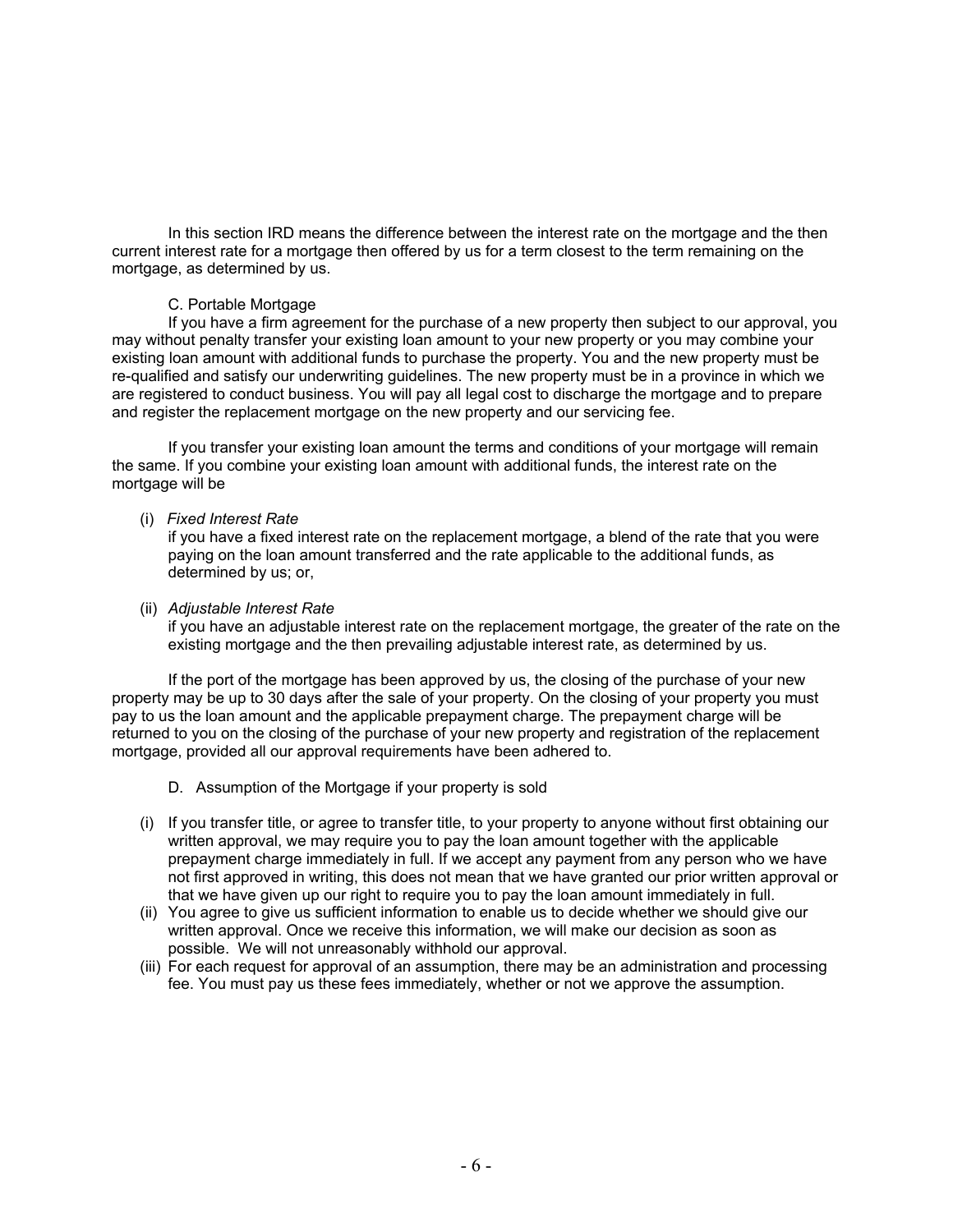(iv) We release you from your obligations under the mortgage and to pay the loan amount, and, if applicable, we release any guarantors from their guarantee, if: (a) we give our written approval to you to transfer title to your property; (b) the transfer is to a person or persons other than yourself so that you will not retain any ownership interest in your property after the transfer of title takes place; and (c) you provide us with proof of registration of a Transfer/Deed of Land to the approved person or persons, and, if we request it, one or more assumption or guarantee agreements.

#### E. Match a Payment and Miss a Payment Option

You may match any regular payment on a regular mortgage payment date as long as the mortgage is not in default. Match a Payment means you have prepaid an amount equal to your regular mortgage payment and is subject to the yearly maximum partial prepayment amount. You may miss any regular payment as long as you have already matched a payment earlier in the term and your mortgage is not in default. Previous matched payments may not be used to miss a payment if this mortgage is assumed by a subsequent purchaser.

#### F. Convertibility

Provided you are not in default under the Mortgage, you may convert without payment of any prepayment charge as follows:

- (a) If the mortgage is for a six-month closed or six month open term, you may request us to extend the term and fix the interest rate for the mortgage for a term which we then offer which is 1 year or greater at our interest rate then in effect for mortgages for the term which you select; or
- (b) If the interest rate of the mortgage is an adjustable rate you may request us to fix the interest rate for the mortgage for a term at our interest rate then in effect for mortgages for a term which ends after the balance due date of the mortgage.

In each case you must give us your written request to convert or sign our conversion extension agreement at least ten days before the next regular payment date. The fixed interest rates that are in effect on the date we receive the written request or signed conversion extension agreement will apply to your mortgage. The amortization period of the mortgage may not be changed on a conversion.

#### G. Renewal

You will be sent a renewal offer in advance of the maturity date of your mortgage provided the mortgage is not in default and you are in good standing as determined by us. Renewals will be processed on the maturity date of the mortgage at the lower of the rate of the renewal offer or our published mortgage rate in effect at the maturity date. In the event we do not receive your signed renewal agreement 2 days prior to maturity, we will auto renew your mortgage to a 6 month open term at our rate for such mortgage. Such renewal will continue from time to time until we receive a completed renewal agreement from you.

In the event the mortgage is in default or we determine you not to be in good standing, you will receive notification of our intent to not renew your mortgage with us and that we require payment in full of the loan amount on the maturity date.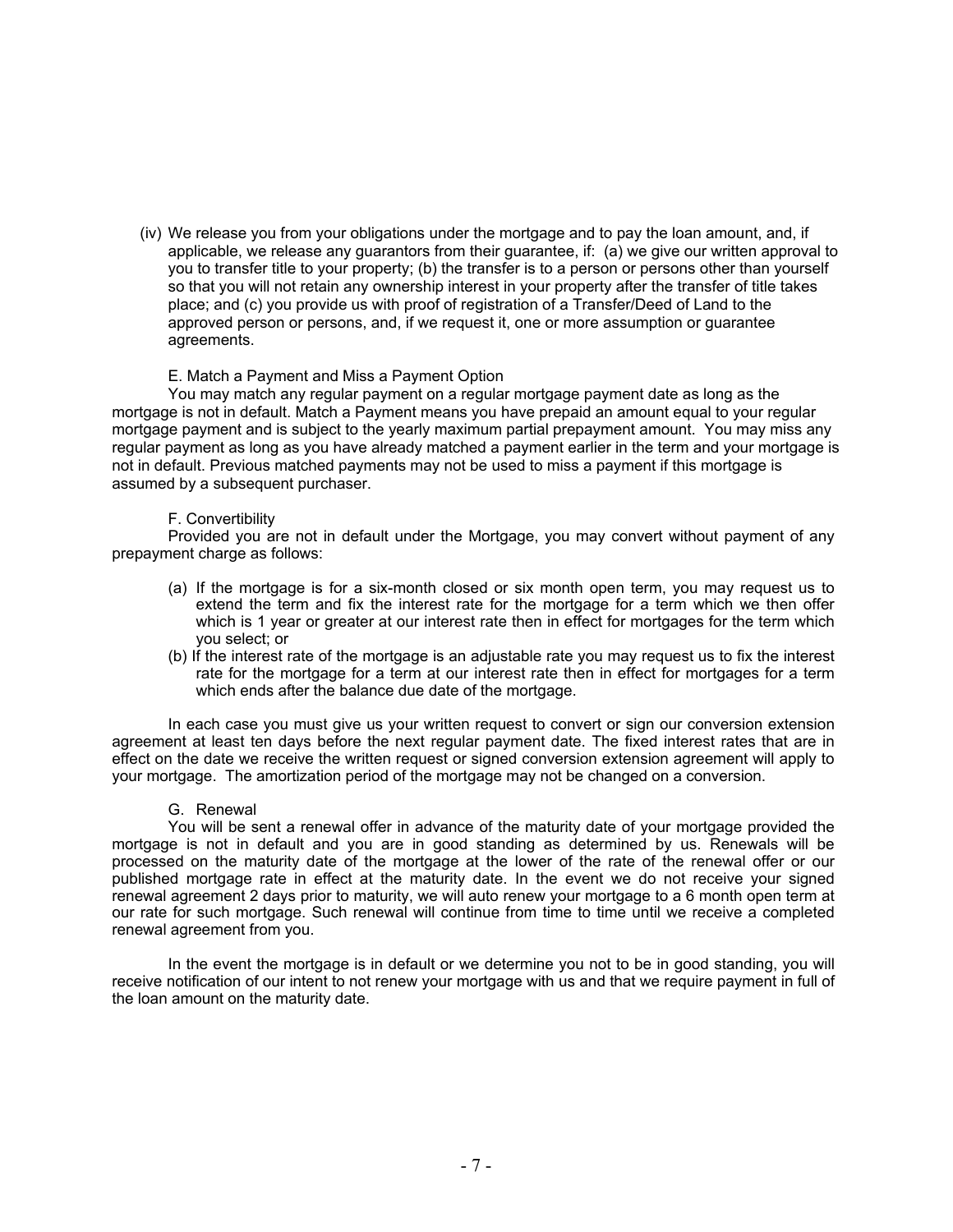### H. Cash Back

 If you received a cash back amount or other incentive from us upon funding of the mortgage or the renewal of the mortgage by way of a cash payment, an allowance, a gift certificate or voucher or a discount on the interest rate calculated over the term of the mortgage or term of the renewal, you must on a prepayment in full, an early renewal or a conversion of the mortgage pay back to us in addition to any prepayment charge, a proportionate part of such cash back amount. The proportionate part is calculated by division of your cash back amount by the number of months in the term times the number of months remaining in the term (including the month in which the prepayment, early renewal or conversion is made).

### **6. YOUR TITLE TO YOUR PROPERTY**

A. As Owner of Your Property, you certify that:

- i. You are the lawful owner of your property;
- ii. You have the right to give us the mortgage;
- iii. There are no encumbrances on the title to your property; and
- iv. There are no limitations or restrictions on your title to your property except building by-laws, zoning regulations and registered restrictions.

This paragraph A applies unless you have advised us and we have accepted in writing that you are a tenant of your property under a lease, in which case paragraph B applies.

#### B. If you Are a Tenant of Your Property

- i. You certify that:
	- a. The property is leased to you and your legal or personal representatives under a lease, a copy of which you have provided to us;
	- b. The lease is a binding and existing lease and all information you have provided to us concerning it is true;
	- c. All rents payable under the lease have been paid to the date you sign the mortgage;
	- d. You have permission or the right to assign and mortgage or charge the lease; and
	- e. Except as expressed in the lease, there are no limitations, restrictions or encumbrances on your interest under the lease other than building by-laws, zoning regulations and registered restrictions.
- ii. You promise:
	- a. To pay the rent as it falls due;
	- b. To comply with all of the other terms of the lease and not to do anything that would cause the lease to be terminated;
	- c. Not to surrender the lease;
	- d. Not to make any change in the lease without first obtaining our written consent;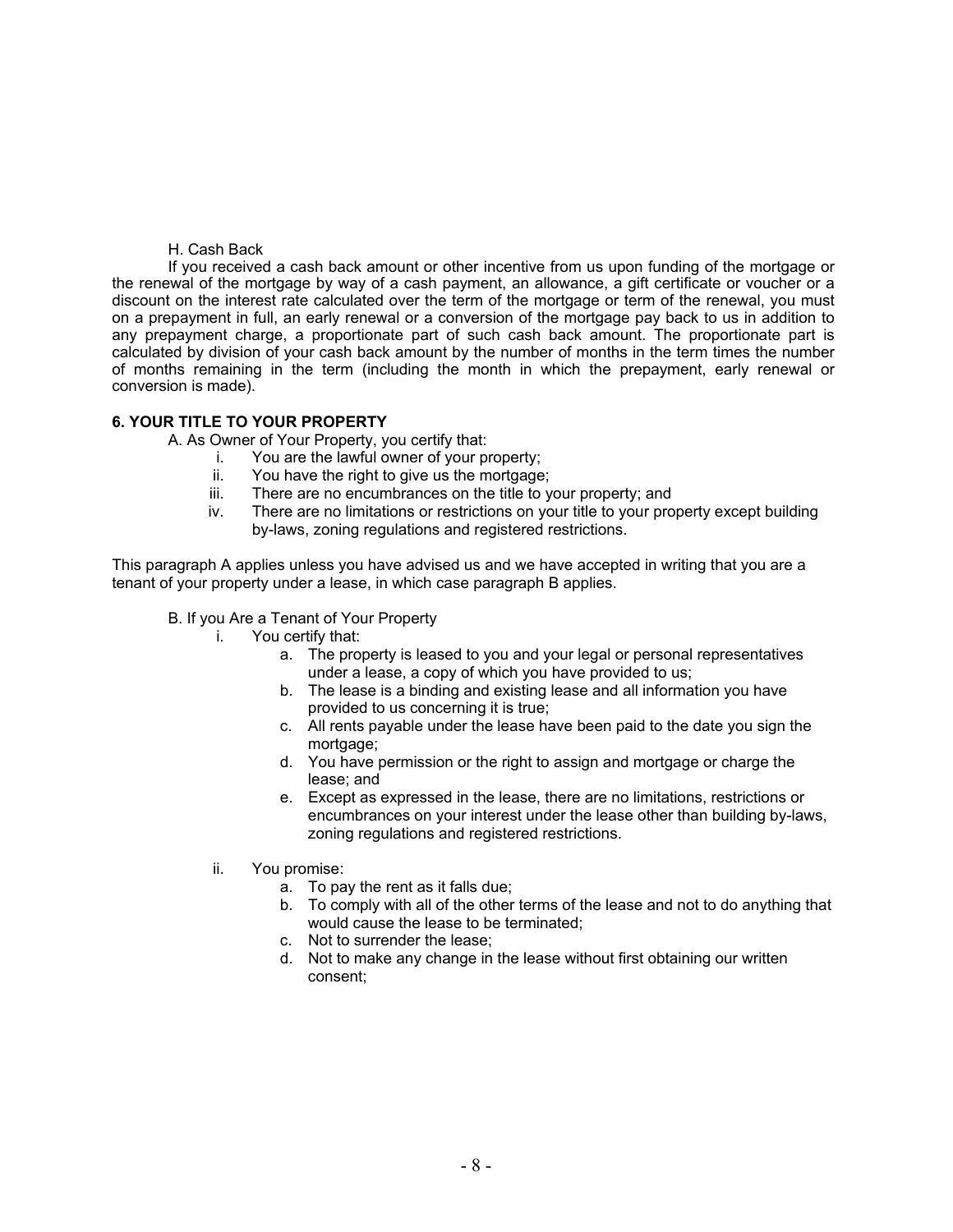- e. To give us a true copy of any notice or request you receive concerning the lease; and
- f. To notify us immediately if your landlord advises you of early termination or takes any steps to effect early termination of the lease.
- iii. You hold the last day of the term of the lease for us and grant us the power to transfer or otherwise deal with such last day together with the lease.

C. You will not do anything that will interfere with our interest in your property.

D. In order to ensure that your entire interest in your property is charged to us you will sign any other documents or do anything further that we think is necessary.

### **7. RESTRICTIONS ON USE AND SALE OF YOUR PROPERTY**

A. You will not make any additions, alterations or improvements to your property or use your property for any business purposes without our prior written consent. You may not use your property for any illegal purposes.

B. You will occupy the property as your and your family's principal residence and will only rent to others all or any part of your property in accordance with our prior written authorization. If we have authorized the rental of all or part of your property, you will do so for residential purposes only in a prudent businesslike manner at fair rents and in compliance with all applicable tenancy laws and regulations.

C. You will not sell or otherwise dispose of your property without our prior written approval.

D. You will not make another mortgage on your property and not use it as security for any other debt without our prior written approval.

### **8. WE ARE UNDER NO OBLIGATION TO MAKE ADVANCES TO YOU UNDER THE MORTGAGE**

If we decide, for any reason, that we do not wish to advance the entire principal amount or any part of it to you then we do not have to do so, even though the mortgage is prepared, signed or registered, and whether or not any part of the principal amount has already been advanced. However, by signing the mortgage you charge all of your interest in your property to us. You will reimburse us, on demand, for all our expenses of investigating the title to your property and preparing and registering the mortgage.

### **9. TAXES**

You will ensure property taxes are always paid on time to the respective municipality. At our option, we may decide to collect property taxes from you which we will then remit to the municipality. If we decide to collect property taxes from you, the following terms are applicable:

A. You will make **regular tax payments** to us on account of property taxes on each regular mortgage payment date. The amount of each regular tax payment will be based on our estimate of a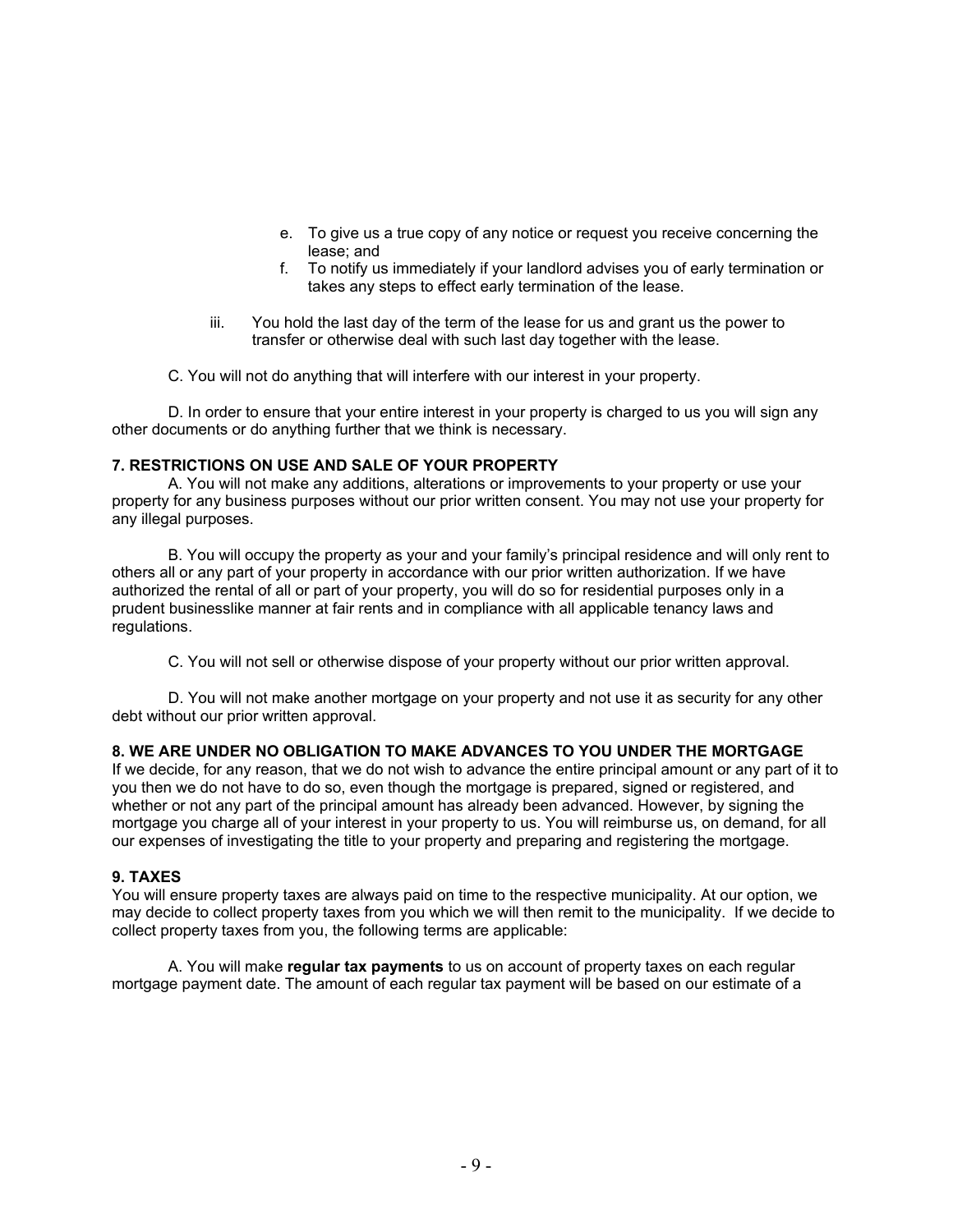year's taxes on your property next becoming due and payable and may change from time to time to reflect changes in the annual taxes on your property. The regular tax payments should enable us to pay all property taxes on or before their annual due date. Or, if your property taxes are payable in installments, the regular payments should enable us to pay the full year's installments of property taxes on or before the date on which the first installment is due.

B. If, however, the annual due date or the first installment date for the payment of your property taxes is less than one year from the interest adjustment date, you will pay us equal regular tax payments during that period and during the next 12 months. These equal tax payments will be based on our estimate of the total taxes payable for both periods so that we will receive enough money from you to pay all taxes for both of those periods.

C. You will also pay us, on demand, any amount by which the actual taxes on your property exceed our estimate of your taxes. Or, at our option, we may increase the regular payment to cover this amount.

D. We will pay your taxes from the regular payment we receive from you as long as you are not in default under the mortgage. We are not obliged to make tax payments on the dates they are due or more often than once a year. If you have not paid us enough for taxes, we may still pay the taxes. This will create a debit balance in your tax account. Any debit balance is immediately payable by you. We are under no obligation to advise you that a debit balance has been created. Debit balances are charged interest at the interest rate under the mortgage.

E. We will not pay you interest on any credit balance in your tax account.

F. If you fail to pay us any amount when it is due, we may apply the money in your tax account towards payment of such amount.

G. We can deduct from the total final advance of the principal amount enough money to pay all taxes due on or before the interest adjustment date and which have not been paid on the date the final advance is made.

H. You will immediately send us all assessment notices, tax bills or tax notices which you receive.

### **10. PAYMENTS WE CAN MAKE**

We can pay off any liens, claims or encumbrances against your property which we consider to have priority over the mortgage. We can also pay all our expenses of collecting any payments not received from you when due. These expenses will include all our legal expenses on a solicitor and own client basis. You must immediately reimburse us for any amount so paid.

If we pay off any liens, claims or encumbrances against your property, we will be entitled to all the rights, equities and securities of the person, company, corporation or Government so paid off. We are authorized to retain any discharge which may be given for six months or more, if we consider it advisable to do so.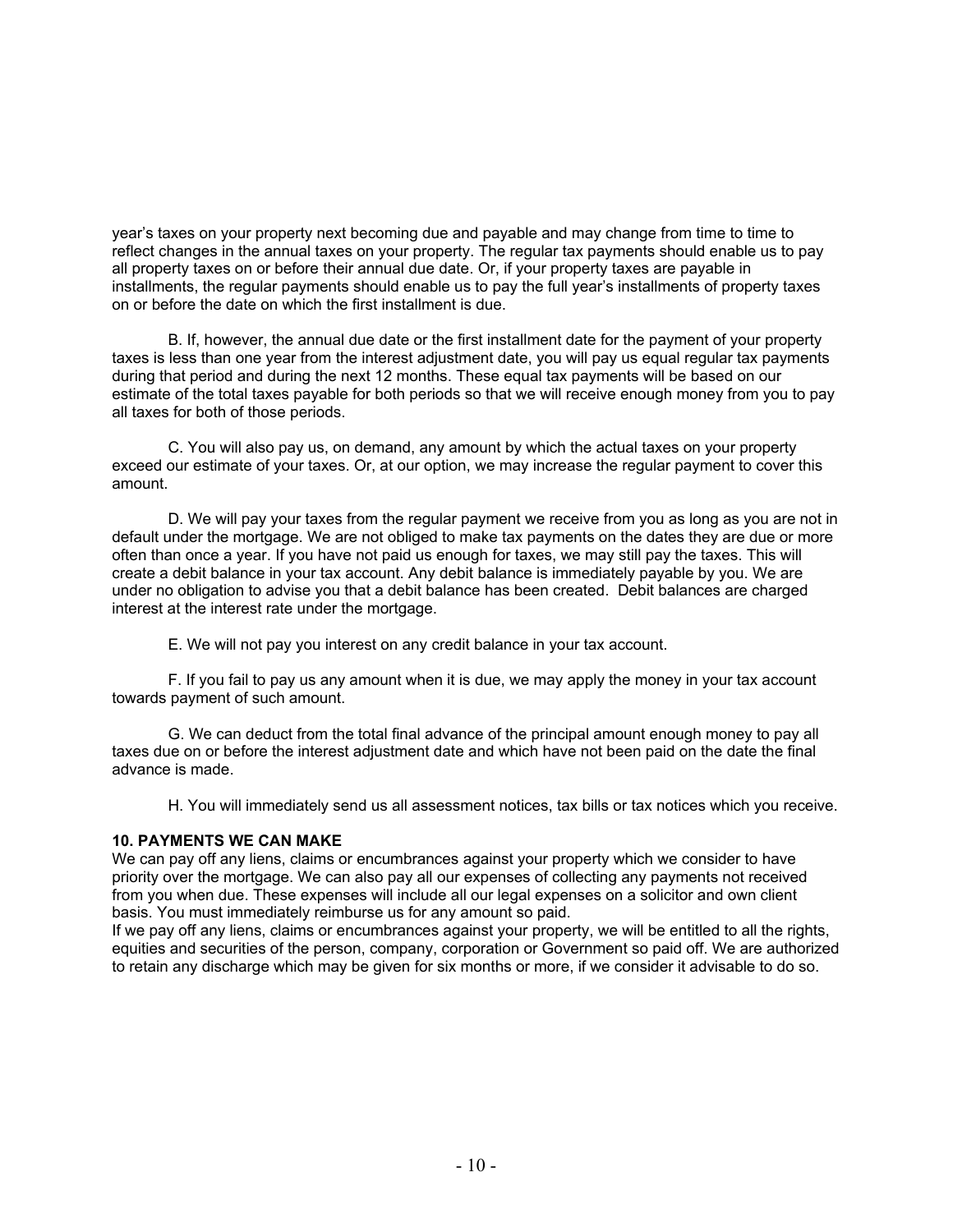## **11. TRANSFER OF LEASES AND RENTS**

A. If you have leased or, at a later date, lease all or part of your property to another person or persons, then you transfer and assign to us:

- i. All leases, lease agreements and their renewals;
- ii. All rents and other money payable under the terms of all leases and agreements. However, we may allow you to receive the rents so long as there is no default by you in making your payments to us or in complying with your other obligations to us under the mortgage; and
- iii. All rights under the leases and agreements as they affect your property.
- B. In addition, you confirm that:
	- i. You must obtain our prior written consent for any future leases of your property or for the renewal of any lease (other than a renewal provided for in any lease);
	- ii. Nothing we do under this paragraph 11 shall put us in possession of your property;<br>iii. However. if you default under the mortgage, we have the right to take possession of
	- However, if you default under the mortgage, we have the right to take possession of your property; and
	- iv. We are not obliged to collect any rent or other income from your property nor to comply with any term of any lease or agreement.

## **12. INSURANCE**

You will without delay insure, and keep insured, in our favour and until the mortgage is discharged, all buildings covered by the mortgage (including those which will be built in the future both during construction and afterwards) against loss or damage by fire and other perils usually covered in fire insurance policies and against any other perils we request. Such insurance must be provided by a company approved by us for the replacement cost of the buildings (the maximum amount for which the buildings can be insured) in Canadian dollars. Your policy must be in form satisfactory to us and must include extended perils coverage and a mortgage clause stating that loss is payable to us. You shall, at our request, transfer to us all insurance policies and receipts you have on the buildings and any proceeds from that insurance.

If you do not:

- Maintain insurance on the buildings that, in our opinion, complies with this paragraph;
- Deliver a copy of any insurance policy or receipt to us at our request; or
- Provide us with evidence, at our request, of any renewal or replacement of the insurance, at least fifteen full days before your insurance expires or is terminated,

we can, but are not obliged to, insure any of the buildings. What we pay for this insurance shall be added to the amount you owe under this mortgage and shall bear interest at the mortgage interest rate. You will pay this amount with your next monthly payment. If any loss or damage occurs, you will provide us immediately, at your expense, with all necessary proofs of claim. You will also do all necessary acts to enable us to obtain payment of insurance proceeds. The production of this mortgage will be sufficient authority for an insurance company to pay us any loss related to the insurance policy or to accept instructions from us dealing with the loss.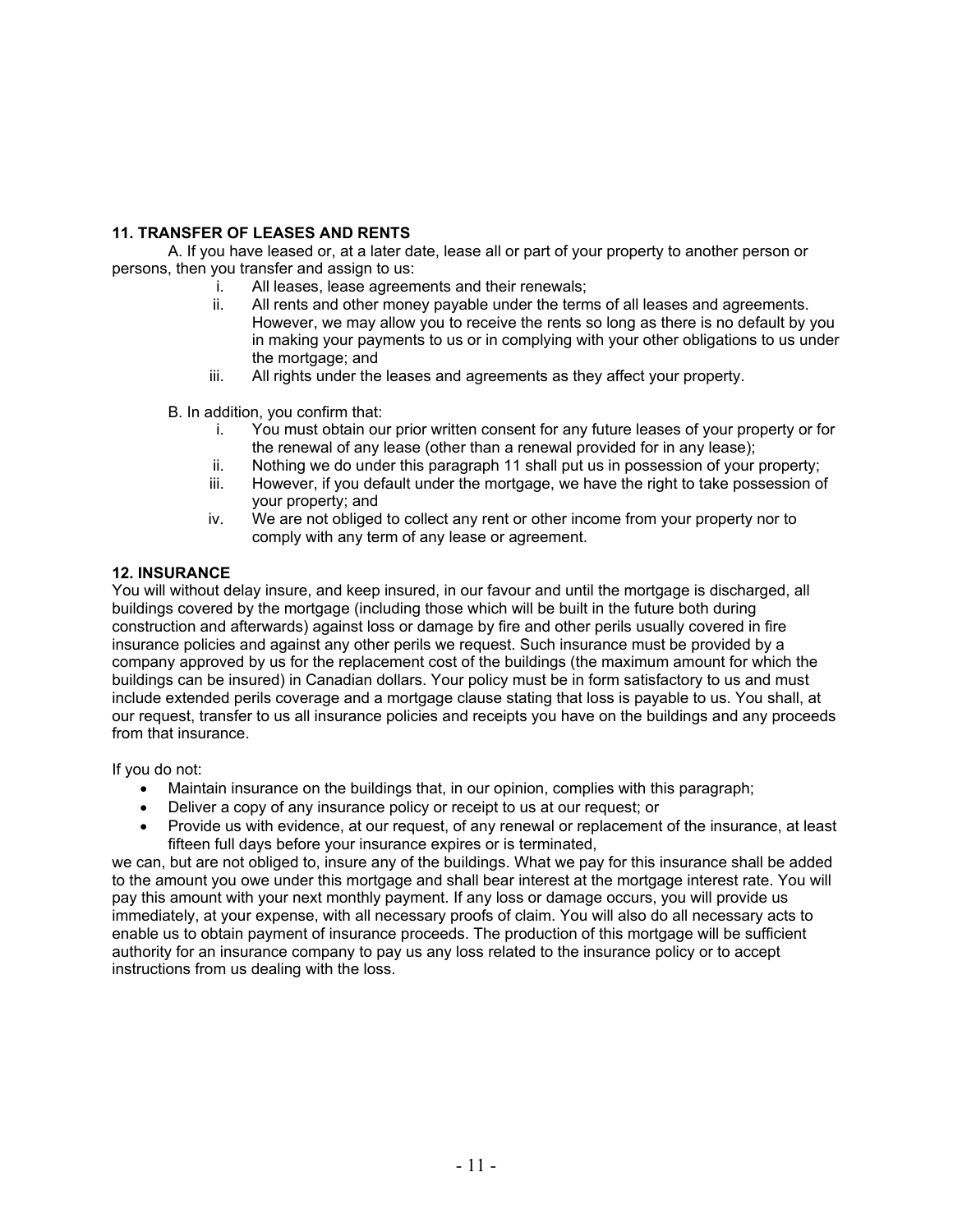Insurance proceeds may, in whole or in part, at our option, be:

- a) Applied to rebuild or repair the damaged buildings;
- b) Paid to you;
- c) Paid to any other person who owns or did own the property, as established by the registered title; or
- d) Applied, at our sole discretion, to reduce any part of the loan amount, whether due or not yet due.

This paragraph 12 does not apply (and paragraph 22E does apply) if your property is a condominium unit.

## **13. KEEPING YOUR PROPERTY IN GOOD CONDITION**

You shall keep your property in good condition and make any repairs needed. You shall not do anything, or let anyone else do anything, that lowers the value of your property. We can inspect your property at any reasonable time. If, in our opinion, you:

- Do not keep your property in good condition; or
- Do or allow anything to be done that lowers the value of your property;

we can make any repairs or do any other thing we think are advisable. The costs of any inspections and any repairs or actions we make are immediately payable by you.

## **14. ENVIRONMENTAL PROVISIONS**

We (including, in this section, Canada Mortgage and Housing Corporation or other mortgage insurer) may inspect your property and the buildings on it when we consider it appropriate. We may do this for any purpose but particularly to conduct environmental testing, site assessments, investigations or studies which we consider necessary. The costs of any testing, assessment or study will be payable by you and you will pay us the costs immediately after we give you notice of them. If you do not pay us when we request it, we can add the amounts to the outstanding balance under your mortgage and they will bear interest at your mortgage interest rate. If we do the things permitted under this section, we will not be considered to be in control of your property.

## **15. REPAYMENT OF LOAN AMOUNT ACCELERATED**

The loan amount will become payable immediately, at our option, if:

- a) You default in making any regular mortgage payment, or any other payment you are obliged to make to us under the mortgage.
- b) You fail to comply with any of your other obligations under the mortgage.
- c) Any lien is registered against your property or we receive written notice of any lien that is created as a result of unpaid property taxes, utilities, unpaid condominium maintenance fees, judgements or construction liens or other similar encumbrances.
- d) Your property is abandoned.
- e) Any buildings being erected or additions, alterations or improvements done on your property remain unfinished without work being done on them for 15 consecutive days.
- f) Your property is used for any illegal purposes.
- g) You sell or otherwise dispose of your property or mortgage your property to a person not approved in writing by us.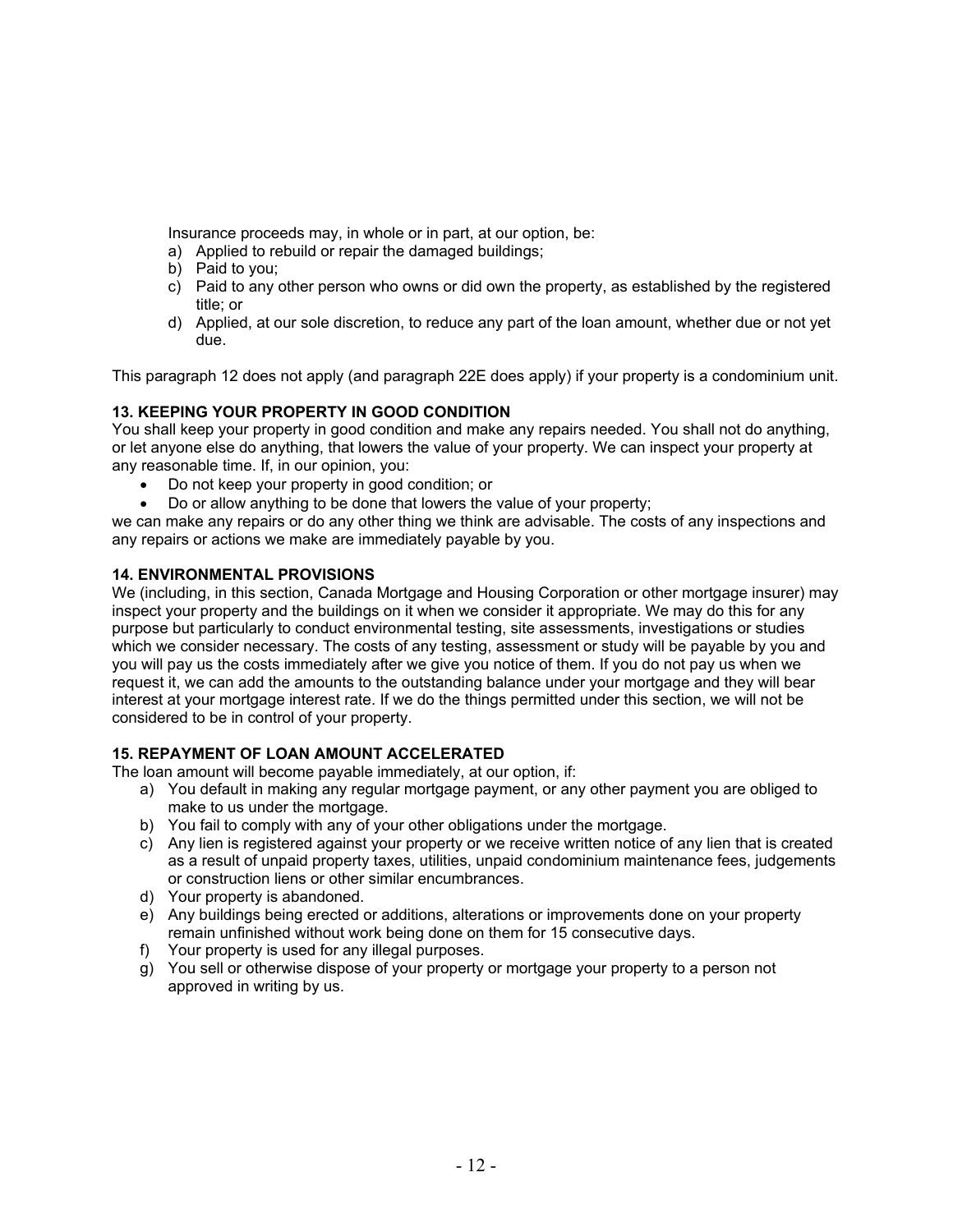If the loan amount so declared due and payable is paid prior to the balance due date, you agree to compensate us by payment of a prepayment charge equal to three months interest at the interest rate of the mortgage. Where default continues to or is made after the balance due date, the outstanding amount may only be paid upon payment of three months interest on the loan amount or three months written notice in lieu thereof. You further agree that we may recover such prepayment charge from the proceeds of any sale of your property or other proceedings for enforcement of the mortgage.

## **16. APPOINTING A RECEIVER TO RECEIVE INCOME**

If you default in making any regular monthly loan payment or any other payment which you have agreed to make to us, or in complying with any of your other obligations under the mortgage, we can, in writing, appoint a receiver (which includes a receiver and manager) to collect any income from your property. We can also, in writing, appoint a new receiver in place of any receiver appointed by us. The receiver is considered to be your agent and not ours and his defaults are considered to be solely your defaults.

- The receiver has the right to:
- Use any available remedy (taken in your name or our name) to collect the income from your property;
- Take possession of your property or part of it; and
- Manage your property and maintain it in good condition.

From the income collected the receiver may:

- a) Retain a commission of 5% of the total money received or any higher rate permitted by a judge or other authorized officer.
- b) Retain enough money to pay disbursements spent on collecting the income.
- c) Pay all taxes, fire insurance premiums, expenses of keeping your property in good condition, interest on those payments and all other charges that have priority over the mortgage and interest on those charges.
- d) Pay us all interest that is due and payable under the mortgage and then pay us all or part of any other amount payable under the mortgage, whether it is due or not.

Nothing done by the receiver puts us in possession of your property or makes us accountable for any money except for money actually received by us.

## **17. ENFORCING OUR RIGHTS**

### A. Remedies on Default

If you default in making any regular monthly loan payment or any other payment that you are obliged to make to us or in performing any other obligation under the mortgage or you become bankrupt or you abandon or leave the property unoccupied, we may do any one or more of the following in any order:

- i. Sue you We may take such action as is necessary to obtain payment of all or any part of the loan amount.
- ii. Foreclose We may commence court proceedings to foreclose your right, title and equity of redemption to all or part of your property. If we obtain a final order of foreclosure, your property will by law become our property.
- iii. Court sale -- We may also ask the court to order the sale of your property. If the court makes such an order, it will supervise the sale proceedings. The net proceeds of the sale will be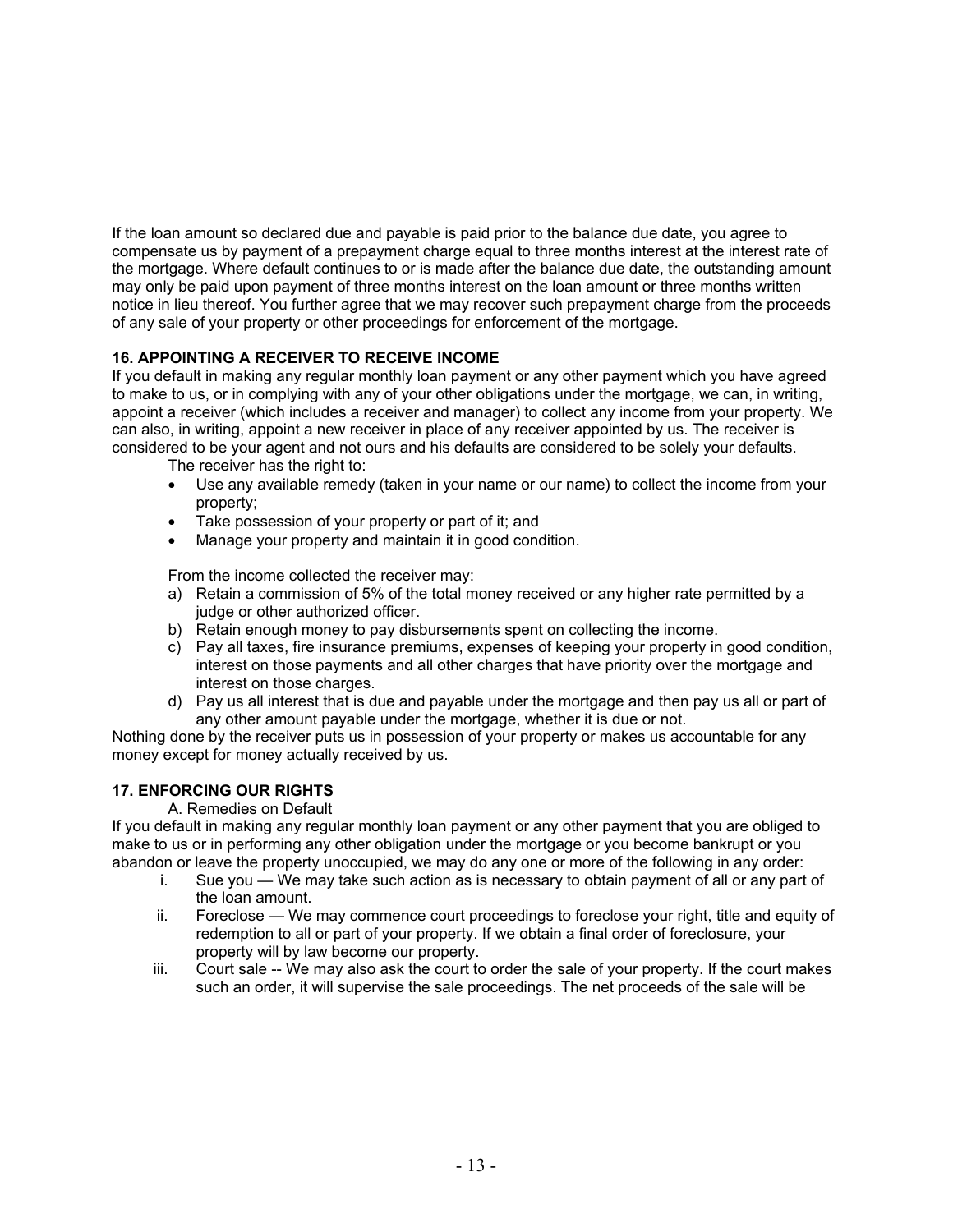applied to reduce the loan amount. Any balance remaining after all claims have been satisfied will be paid to you. If the amount we receive from the sale of your property is less than the loan amount, you must pay us the difference.

- iv. Power of sale If default has continued for 15 days, we can on 35 days' notice to you:
	- a. Sell all or part of your property (for cash or on credit, or partly for cash and partly on credit) by private sale or public auction for the price and on whatever terms we can negotiate;

b. Lease it on such terms and for whatever period we may decide upon. Notice shall be given to you and to such other persons in the manner and as required by law at the time it is given.

We may apply the net proceeds of the sale or lease to reduce any part of the loan amount. Any balance remaining after all claims have been satisfied will be paid to you. If the amount we receive from the sale or lease of your property is less than the loan amount, you must pay us the difference.

- v. Possession -- We can enter on your property at any time, without the permission of any person, and make all arrangements that we consider advisable to:
	- Inspect, lease, collect rents or manage your property;
	- Repair or put in order any building on your property;
	- Complete the construction of any building on your property.

We can also take whatever action is necessary to recover and keep possession of your property. If we take possession, we are not responsible for preserving your property and will account only for any money we actually receive from the property.

vi. Other action – we can take any other remedy available to us under applicable law.

B. You will not interfere — You will not interfere with our possession of your property (if we go into possession of your property in enforcing our above rights) or with the possession of any receiver we appoint nor with the possession of anyone to whom your property is sold or leased by us or any receiver. You agree not to make any claim concerning the sale or lease of your property against anyone who buys or leases it from us or any receiver, or anyone who buys or leases it after that time.

C. Our expenses — You will immediately pay all our expenses of enforcing our rights. Our expenses include our costs of taking or keeping possession or your property, an allowance for the time and services of our employees and of the company servicing the mortgage who are utilized in so doing, our legal fees and disbursements on a full indemnification basis and all other costs related to protecting our interest under the mortgage.

D. Judgements — If we obtain a court judgement against you for your failure to comply with any of your obligations to us under the mortgage, the judgement will not result in a merger of the terms of the judgement with our other remedies or rights to enforce your other obligations under the mortgage. We will continue to be entitled to receive interest on the loan amount at the rate payable on the loan amount and at the same times as provided for in the mortgage. The rate of interest payable on any judgment shall be calculated and payable in the same way as interest is calculated under the mortgage and at the same rate that interest is payable on the loan amount until the judgment has been paid in full.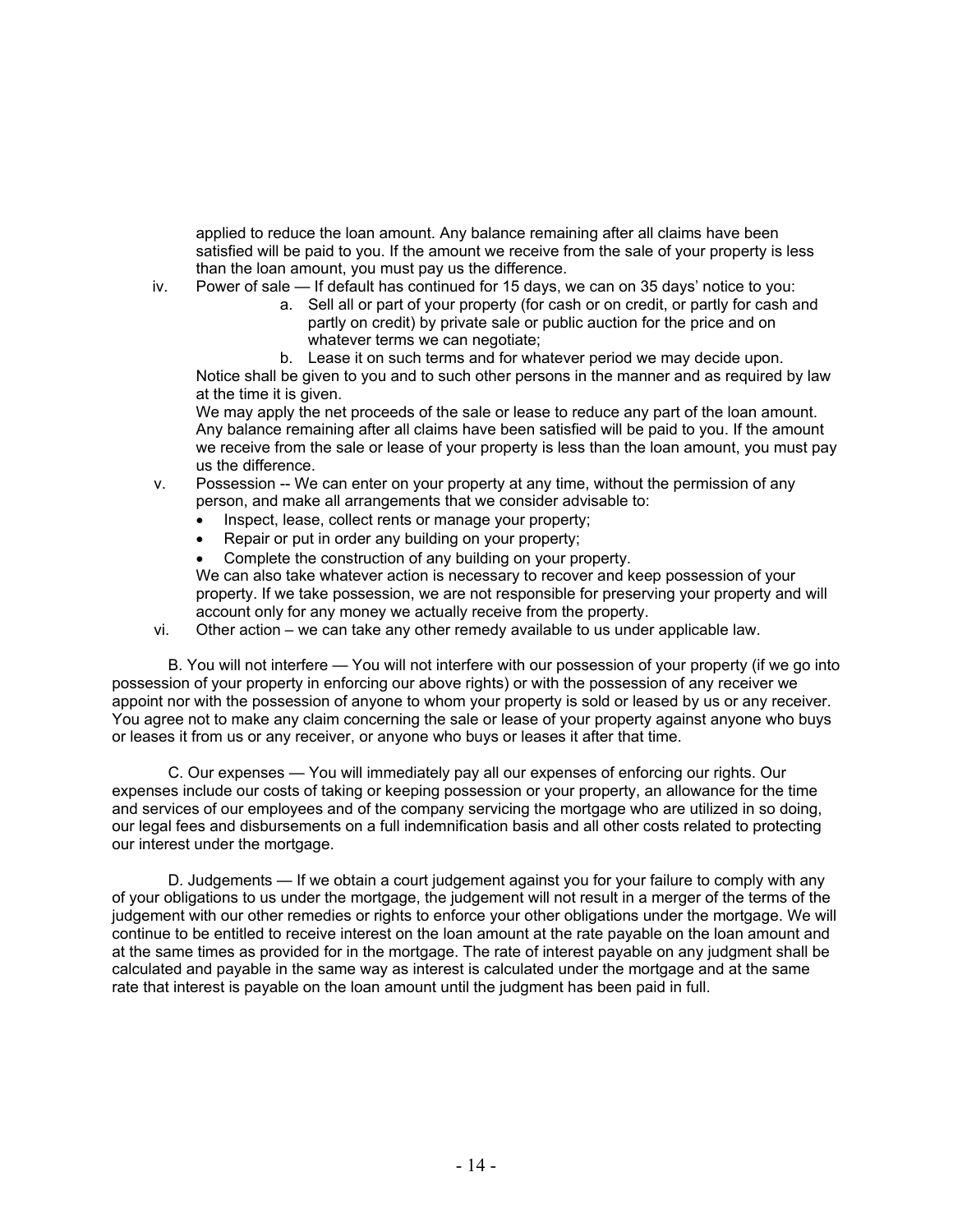## **18. DELAY IN ENFORCEMENT OF OUR RIGHTS**

No delay or extension of time granted by us to you or any other person in exercising the enforcement of any of our rights under the mortgage nor any agreement referred to in paragraph 21 shall affect our rights to:

- a. Receive all payments you are obliged to make to us, when they are due and payable.
- b. Demand that you repay the loan amount and all interest which is due and payable, on any default by you.
- c. Have you comply with all of your obligations to us under the mortgage.
- d. Have any other person comply with the obligations that person has to us under the mortgage.

### **19. PROGRESS ADVANCE CONSTRUCTION MORTGAGE TERMS**

An improvement means any alteration, addition or repair to any building on your property or any construction, erection or installation on your property. If the purpose of the mortgage is to finance an improvement via progress advances, you must so inform us in writing immediately and before any advances are made under the mortgage. You must also provide us immediately with copies of all contracts and subcontracts relating to the improvement and any amendments to them. You agree that any improvement shall be made only according to contracts, plans and specifications approved in writing by us in advance. You must complete all such buildings or improvements as quickly as possible and provide us with proof of payment of all contracts from time to time as we require. We will make advances (part payments of the principal amount) to you based on the progress of the improvement, until either completion and occupation or sale of your property. We will determine whether or not any advances will be made and when they will be made. Whatever the purpose of the mortgage may be, we may in our sole and absolute discretion hold back funds from advances until we are satisfied that you have complied with the holdback provisions of the Construction Lien Act as amended or re-enacted. You authorize us to provide information about the mortgage to any person claiming a construction lien on your property.

#### **20. RELEASING YOUR PROPERTY FROM THE MORTGAGE**

We may establish the terms for releasing our interest in all or part of your property (that is, we may discharge, or partially discharge, your property) from the mortgage whether we receive value for our release or not. If we release part of your property from the mortgage at any time, the rest of your property will continue to secure the loan amount. We are only accountable for money actually received by us.

If your property is subdivided before our interest in your property comes to an end, the mortgage will be secured by each part into which your property is subdivided. This means that each part will secure repayment of the total amount you owe us, even if we release another part of your property from the mortgage.

We can release you, any guarantor, or any other person from performing any obligation contained in the mortgage or any other security document, without releasing any part of your property secured by the mortgage or any other security, and any such release shall not release any other person from the obligations in the mortgage.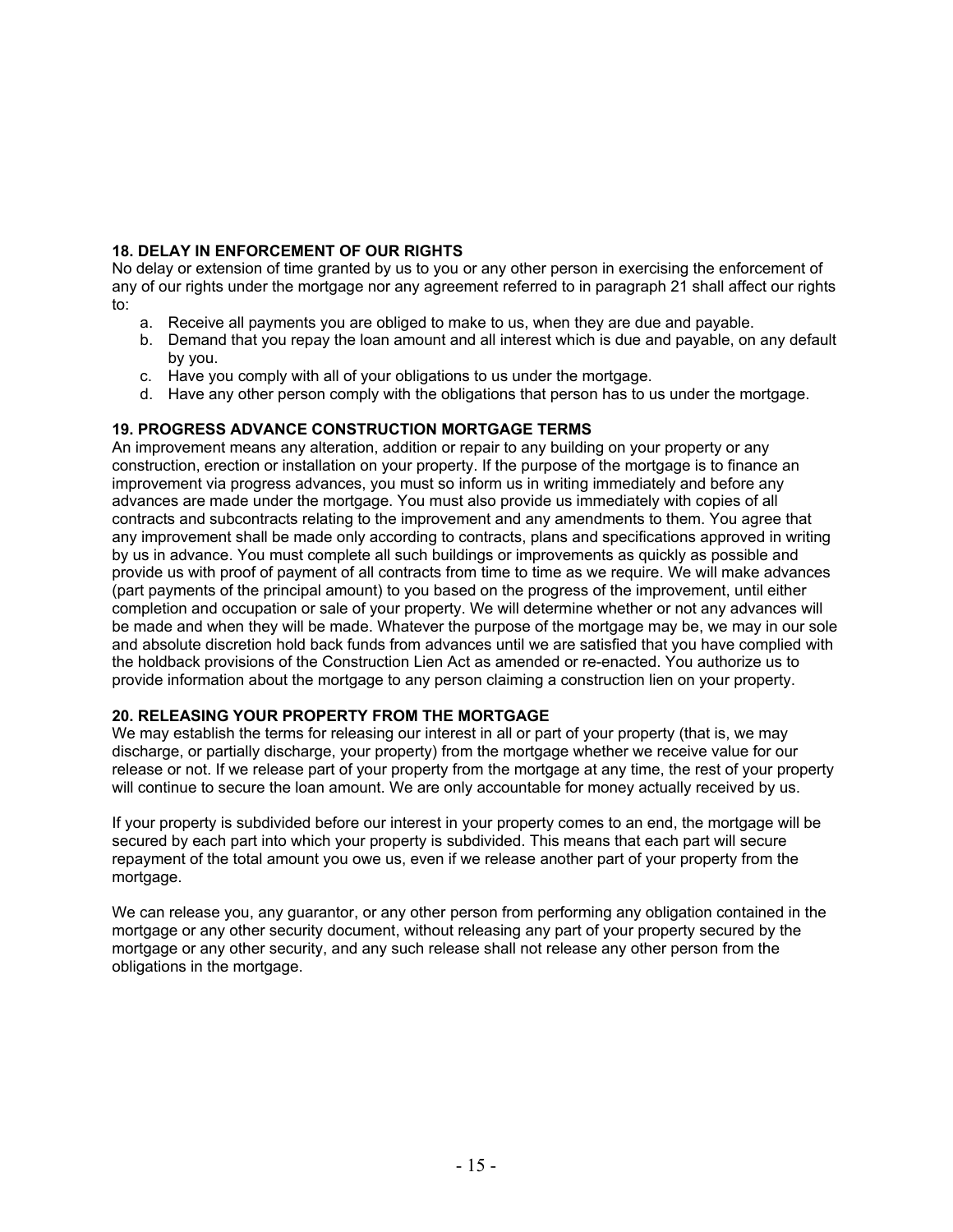### **21. RENEWING OR OTHERWISE AMENDING THE MORTGAGE**

We may from time to time enter into one or more written agreements with you (or with any one to whom your property is transferred) to amend the mortgage by extending the time for payment, renewing it or its term for further periods of time, changing the interest rate payable under the mortgage or otherwise altering the provisions of the mortgage. Whether or not there are any encumbrances on your property in addition to the mortgage at the time the agreement is entered into, it will not be necessary to register the agreement on title in order to retain priority for the mortgage, as amended, over any instrument registered after the mortgage. Any reference in this set of standard charge terms to the mortgage means the mortgage as amended by any such agreement or agreements.

You or any person liable in any manner for payment or performance of any other terms of the mortgage will not be released and will continue fully liable with or without notice, consent or agreement to any such renewal, extension or amendment.

### **22. CONDOMINIUM/STRATA LOT PROVISIONS**

If your property is a condominium unit or strata lot, you are also to comply with the provisions in this paragraph 22 in addition to all of the other provisions of the mortgage (except paragraph 12). In this section, condominium also means strata, condominium unit or unit also means strata lot and condominium corporation also means strata corporation.

In this paragraph 22, the Condominium Act, the Strata Property Act or similar legislation governing condominium property in the province in which your property is located, each as amended or re-enacted, is called the **Act**. Expressions used below which are the same as those in the Act have the same meaning as those in the Act, except that the expression **condominium property** has the same meaning as the word "property" in the Act.

A. You will comply with the Act, and with the declaration, by-laws and rules of the condominium corporation (the **corporation**) relating to your property and provide us with proof of your compliance from time to time as we may request.

B. You will pay the common expenses for your property to the corporation on the due dates. Or, if we exercise our right to collect your contribution towards the common expenses from you, you will pay the same to us upon being so notified. We can accept a statement which appears to be issued by the corporation as conclusive evidence for the purpose of establishing the amounts of the common expenses and the dates those amounts are due.

C. You will forward to us any notices, assessments, by–laws, rules and financial statements of the corporation you receive (or are entitled to receive) from the corporation.

- D. You will maintain all improvements made to your unit and repair them after damage.
- E. Insurance In addition to the insurance which the corporation must obtain, you must:
	- i. Insure all improvements which you or previous owners have made to your unit;
	- ii. Obtain insurance for those additional risks that we require;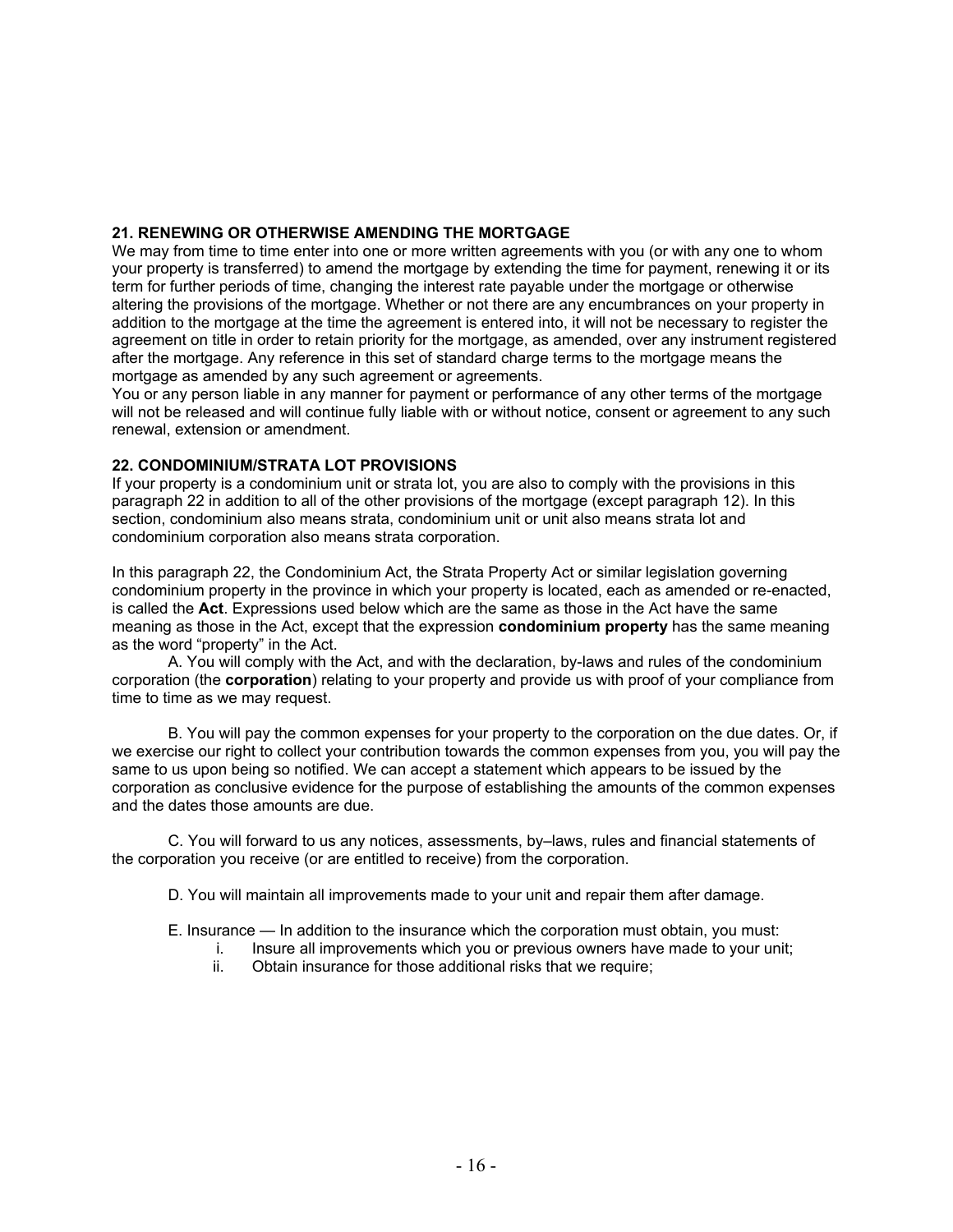- iii. Insure your common or other interest in buildings (whether presently existing or built in the future, both during construction and afterwards) which are part of the condominium property or assets of the corporation if the corporation fails to insure the buildings or assets as required or if we require you to do so;
- iv. Assign your insurance policies to us and (as far as permitted by law) your interest in the policies held by the corporation.
- v. Provide us with proof that the required insurance is in force, as well as evidence of any renewal or replacement of the insurance, within fifteen days before the insurance expires or is terminated.
- vi. Do all that is necessary to collect insurance proceeds.

Each of your insurance policies (and those of the corporation) must comply with the following:

• Your property must be covered against destruction or damage by fire and other perils usually covered in

fire insurance policies and against any other perils we require for its full replacement cost (the maximum amount for which it can be insured ) in Canadian dollars;

The insurance company and the terms of the policy must be satisfactory to us.

If you fail to insure your property as required in this paragraph 22, we can, but are not obliged to, obtain any insurance which you are required to obtain. What we pay for this insurance will immediately become payable by you to us. If any loss or damage occurs, you, on behalf of the condominium corporation and yourself, will provide us immediately, at your expense, with all necessary proofs of claim. You will also do all necessary acts to enable us to obtain payment of insurance proceeds. You will seek to ensure the full compliance by the condominium corporation with its duties and obligations under the **Condominium Act**  and the Declaration and By-Laws of the condominium corporation.

To the extent permitted by law, insurance proceeds may, in whole or in part, at our option be:

- a. Applied to rebuild or repair the damage to your property;
- b. Paid to you;
- c. Paid to any other person who owns or did own the property, as established by the registered title; or
- d. Applied, at our sole discretion, to reduce any part of the loan amount, whether due or not yet due.

F. You must pay certain other expenses — In addition to our other rights and remedies contained in the mortgage, you will pay us immediately all our expenses in relation to:

- Any by-law, resolution, rule or other matter (other than one for which only a vote of the majority present at the meeting is required);
- The enforcement of our right to have the corporation or any owner comply with the Act, declaration, bylaws and rules; and
- Our exercising any voting rights we may have.

Where our expenses relate to other units as well as to your property, the amount you are required to pay will only be the expenses related to your property as we determine.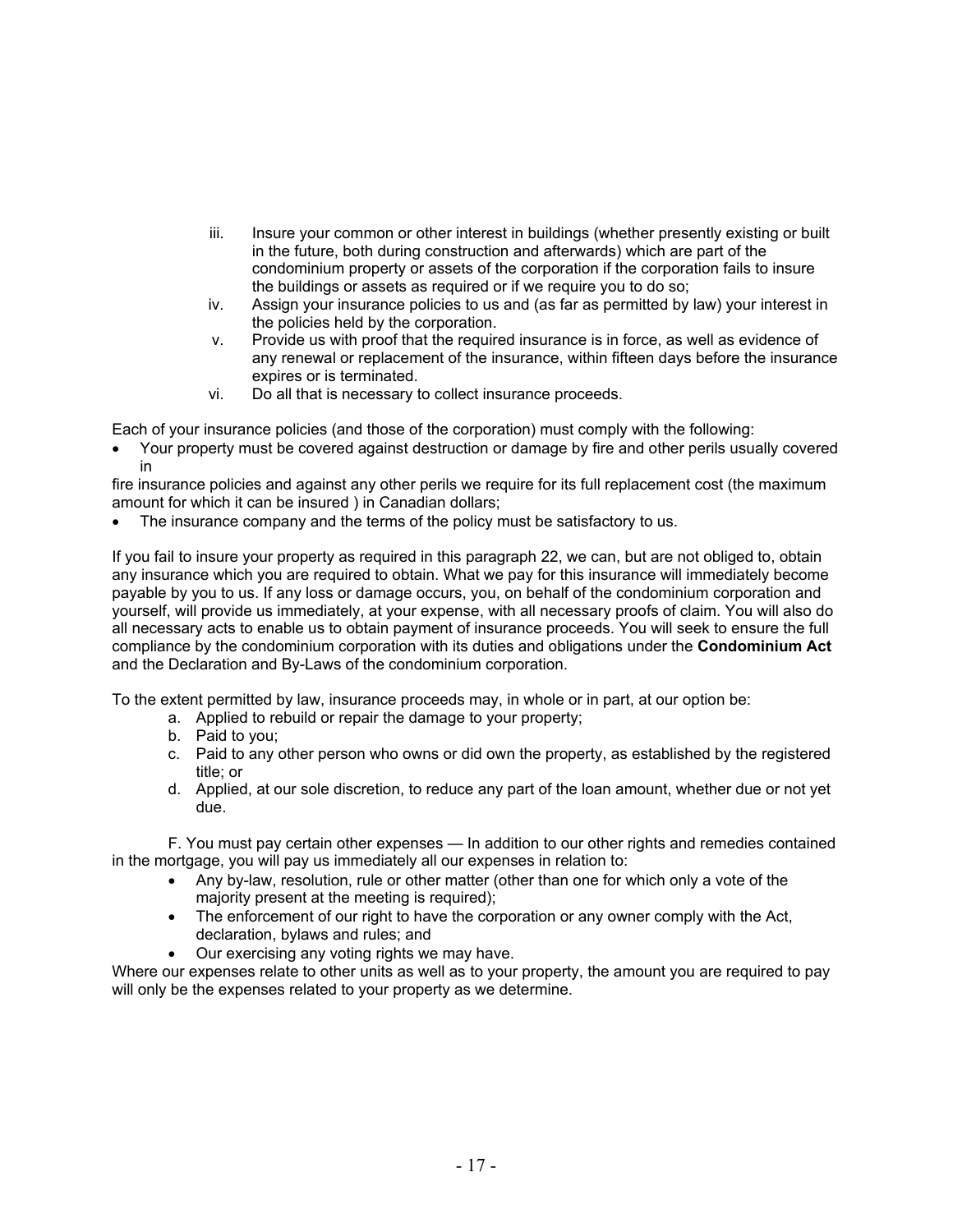G. Voting and other rights — You authorize us to exercise your rights under the Act to vote, consent and dissent. You also authorize us to exercise your rights to:

- Demand the corporation purchase your unit and common interest, where provided under the Act;
- Elect to have the value of your unit and common interest or that of the condominium property determined by arbitration;
- Receive your share of the corporation's assets and the proceeds from the sale of your unit and common interest or of the condominium property or any part of the common elements.

If we do not exercise your rights, you may do so according to any instructions we may give you. Before making such a demand or election you must obtain our prior written approval. You must do this even if we do not have the right to make the demand or election as between ourselves and the corporation, and even if we had previously arranged for you to exercise that right.

Nothing done under this paragraph 22 puts us in possession of your property. We are not liable for any action we may take in doing what you have authorized us to do or for any failure to act. We may at any time revoke any arrangement we make for you to do anything you have authorized us to do.

- H. Our additional rights under the mortgage You authorize us to do the following:
	- i. Inspect your property at any reasonable time.
	- ii. Do any needed maintenance or repairs after damage.
	- iii. Inspect the corporation's records
	- iv. Remedy any failure of yours to comply with the Act or the declaration, by-laws and rules of the corporation.

I. Repayment of the loan amount may be accelerated — The loan amount will become payable immediately, at our option, if:

- i. The corporation fails to comply with the Act and the declaration, by laws and rules of the corporation;
- ii. The corporation fails to:
	- insure all the condominium units and common elements according to law and according to any additional requirements of ours;
	- insure its assets if we so require and according to our requirements;
	- provide us with proof that the insurance is in force, if we ask for it; or
	- do all that is necessary to collect insurance proceeds;
- iii. The corporation does not, in our opinion, manage the condominium property and assets in a careful way;
- iv. The corporation fails to keep the corporation's assets in good repair and working order;
- v. The corporation makes any substantial modification to the common elements or the corporation's assets without our approval;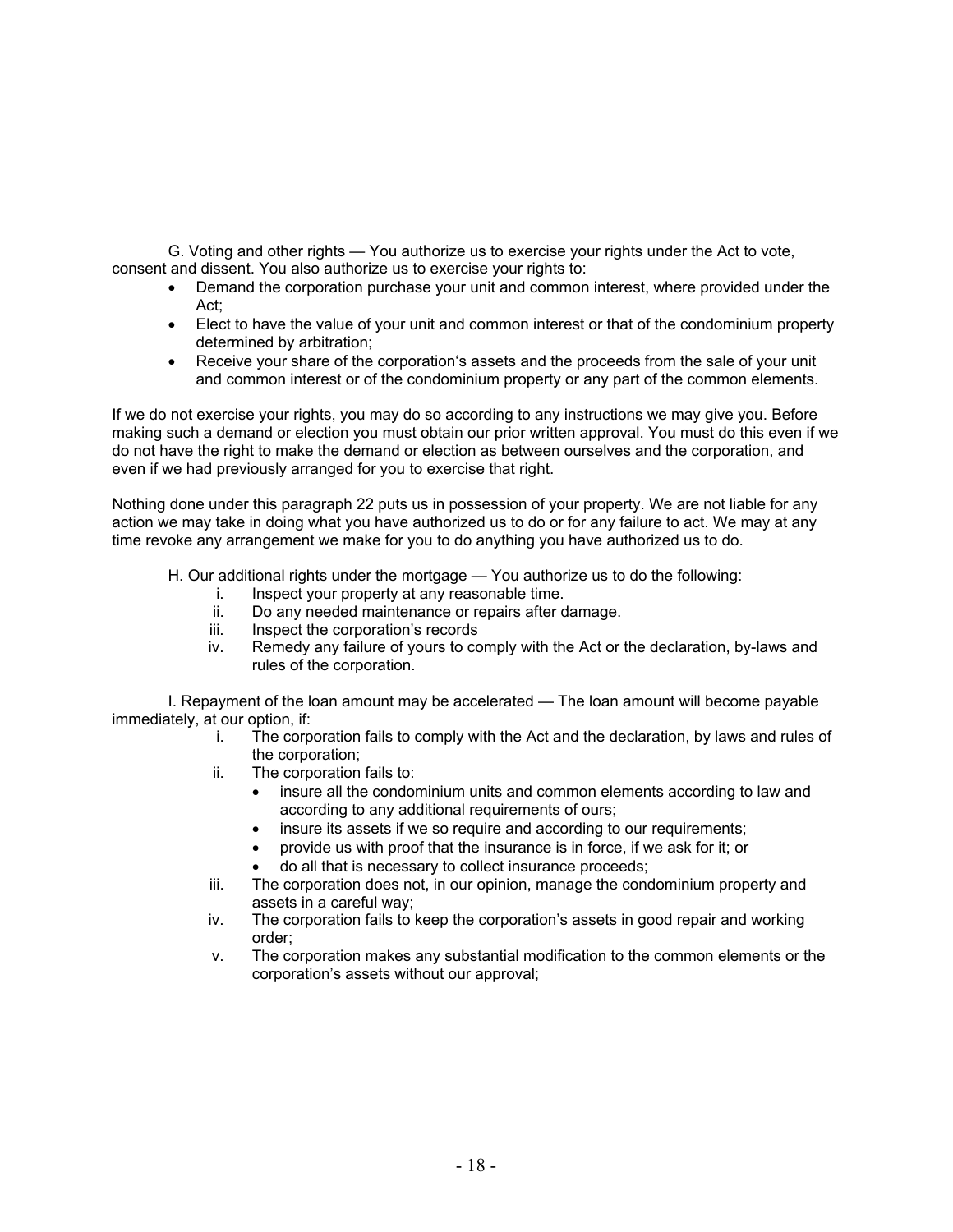- vi. There has been substantial damage and the owners have voted for termination of the condominium;
- vii. A sale of the condominium property or any part of the common elements is authorized.
- viii. A court makes an order that the government of the condominium property by the Act be terminated; or
- ix. The condominium property ceases to be governed by the Act.

Our rights will not be affected by the fact that we voted for or consented to such termination, sale or order or to the condominium property not being governed by the Act.

- J. Termination of the corporation If your property ceases to be governed by the Act:
	- All the terms of the mortgage continue to apply:
	- You authorize us to agree with anyone to a partition of the condominium property. We can pay or receive money to ensure that the partition is equal and you will reimburse us, immediately, for any money we have paid. We can also execute all documents and do all acts needed to carry out the partition;
	- Your share of the corporation's assets and the proceeds from the sale of your unit and common interest or of the condominium property or any part of the common elements shall be paid to us (unless we notify you to the contrary in writing) and you will do all things necessary to accomplish this; and
	- Any money received by us (after payment of all our expenses) may be applied to reduce any part of the loan amount. Any balance remaining after all claims have been satisfied will be paid to you.

### **23. DISCHARGE**

When our interest in your property comes to an end, we will provide, at our sole discretion, either a full discharge of our claim (which is called a Discharge of Charge/Mortgage) or a written confirmation that our claim has been discharged (which is called a Notification of Discharge). You will give us a reasonable time in which to prepare such documents and you will pay our usual administrative fee for preparing, reviewing, signing or registering the discharge document and all legal and other expenses we incur in so doing. In the event we provide you with a Discharge of Charge/Mortgage, you will be responsible for registering the documentation and for all costs relating to such registration.

When our interest in your property comes to an end and you request that we assign your mortgage we will prepare an assignment to the mortgage for you. You will give us a reasonable time in which to prepare and sign the assignment and you will pay our usual administrative fee for preparing, reviewing and signing the documentation and all legal and other expenses we incur in so doing. You will be responsible for registering the documentation and for all costs relating to such registration. However, we will not assign the mortgage on your direction and will only deliver a discharge of the mortgage where we are or have been in possession of the property upon default under the mortgage.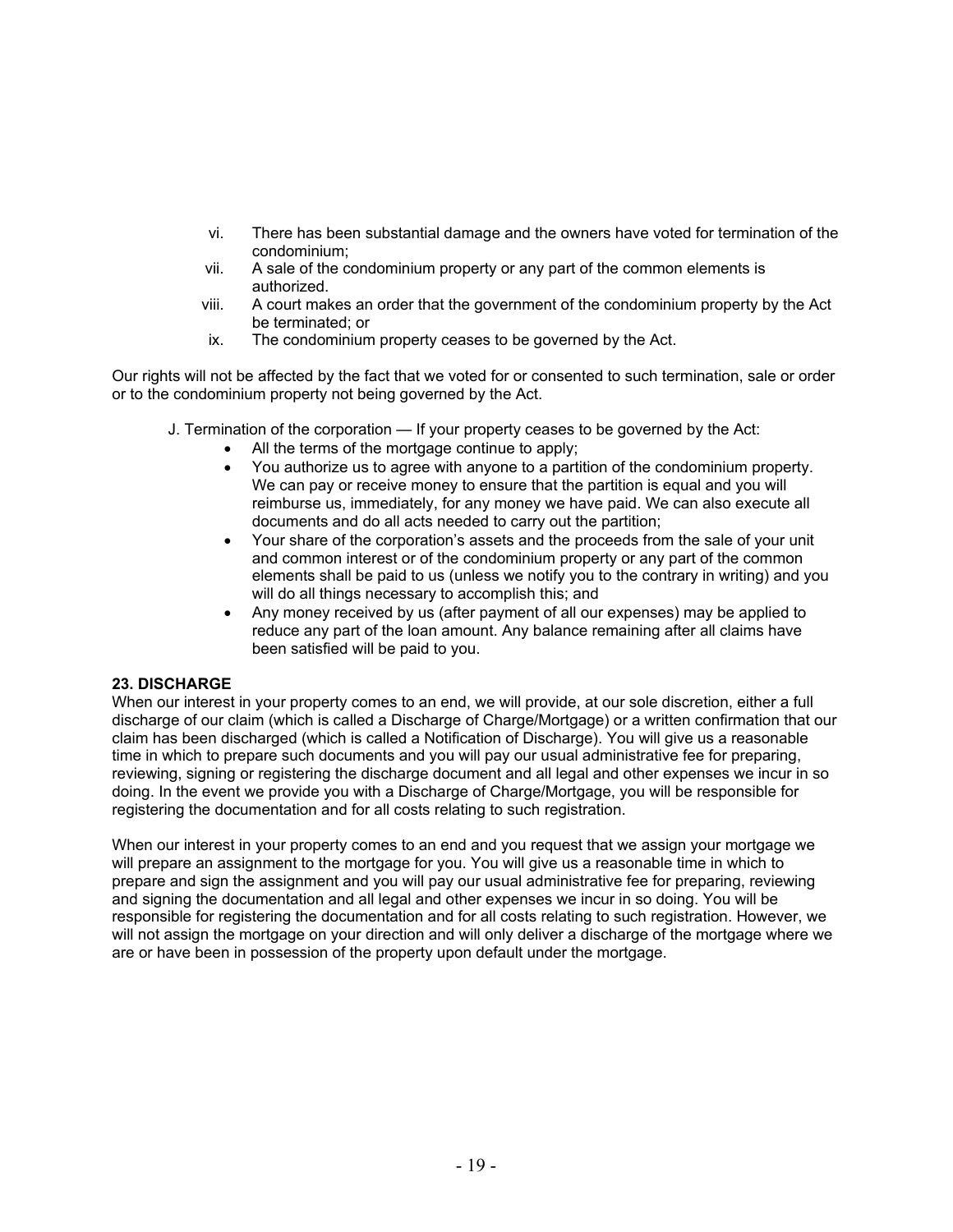### **24. HEADINGS**

Headings form no part of the mortgage. They are used so that parts of the mortgage can easily be referred to.

### **25. WHO IS BOUND BY THE MORTGAGE**

You agree to observe and be bound by all of the terms and obligations contained in the mortgage. The mortgage will also be binding on your heirs, personal and legal representatives, successors or assigns, our successors, assigns or legal representatives and anyone else to whom your property is transferred. As well, the mortgage will be binding on anyone to whom it is transferred by us. All persons who sign the mortgage as chargors are collectively and individually (that is, jointly and severally) bound to comply with all obligations under the mortgage.

### **26. STATUTORY COVENANTS EXCLUDED**

The covenants implied or incorporated into a mortgage by statute in the province where your property is located are, to the extent permitted by statute, excluded or overridden by the terms of this mortgage.

### **27. GUARANTEE**

In this paragraph 27, **guarantor** means each person who signs the mortgage as guarantor. **Chargor**  means the person or persons who sign the mortgage as chargor and **property** means the property charged by the mortgage.

In return for us making a loan to the chargor, the guarantor, by signing the mortgage, guarantees the chargor's payments (including interest, whether or not the interest rate is changed), and compliance with the chargor's other obligations, under the mortgage. Each guarantor agrees that, if the chargor defaults in making any payment or in performing any other obligation under the mortgage, the guarantor will pay us all of the unpaid payments and comply with all of the obligations which have not been complied with by the chargor. Each guarantor will be collectively and individually (that is, jointly and severally) responsible with the chargor and with one another (if more than one) for all obligations under the mortgage.

It is understood that we can without lessening the guarantor's liability and without obtaining the consent of or giving notice to the guarantor:

- Grant any extensions of time for payment and extensions of the term of the mortgage, including any renewals of the mortgage or its term for further periods of time;
- Increase the rate of interest payable under the mortgage, either during the initial term or in any subsequent renewal period;
- Release the whole or any part of the property from the mortgage or any other security;
- Otherwise deal with the chargor, any other person (including any guarantor), any security (including the mortgage) or the property, including releasing, realizing on or replacing any security we may hold;
- Waive any provision of the mortgage or change any of the terms of the mortgage at any time during the initial term of the mortgage or in any subsequent renewal period;

either before or after requiring payment from any person without affecting the guarantee. We may require payment from any guarantor without first trying to collect from the chargor or any other person (including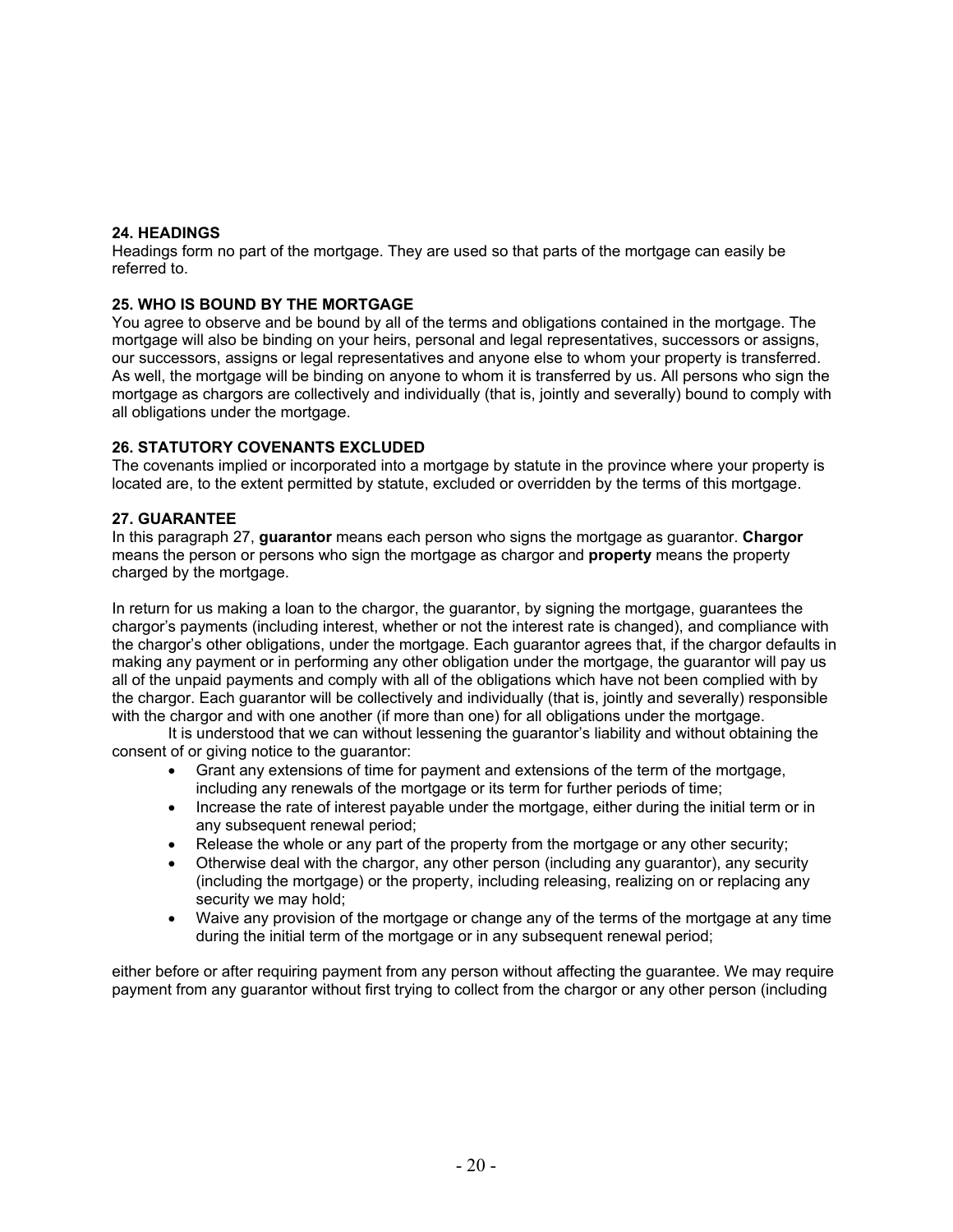any guarantor) or on any security (including the mortgage). Each guarantor's obligations shall be binding upon the guarantor's successors or personal representatives.

## **28. FEES AND EXPENSES**

A. Servicing Fees.

 You agree to pay to us servicing fees to cover our reasonable time and costs for administration of the mortgage including without limitation, a fee or allowance for

(a) administering the account for the collection and payment of taxes, an annual fee;

(b) dealing with each late or missed payment and for replacement of each cheque or other instrument not honoured when presented for payment, or any preauthorized payment which does not clear as scheduled,

(c) preparing each information, arrears, reinstatement, discharge or other mortgage statement, whether provided to you, our agents or solicitors or any other interested person,

(d) processing each application to obtain our consent to assume the mortgage or our approval or consent for any other matter required by the mortgage whether or not approval or consent is provided or the matter is completed,

(e) processing each extension, port, renewal, payment frequency change, restructuring or other amendment of the mortgage, whether or not completed,

(f) investigating status of any insurance, administering insurance cancellations and paying insurance premiums and dealing with insurance claims,

(g) providing a copy or duplicate of documents from our file or an amortization schedule, a payment history, tax account history, audit verification and other services of a clerical nature including retrieval, copying, transmission and other charges,

(h) investigating status of realty tax payments and administering tax payments,

(i) registering a financing statement or financing change statement or issuing or receiving any notice or information, security status or acknowledgement request and conducting any required searches,

(j) registering electronically or otherwise or executing and delivering any discharge of this mortgage (notwithstanding that the discharge may have been prepared by you or other person on your behalf),

(k) generally, any matter connected with the proper administration of the mortgage and property including inquiring into compliance, dealing with or enforcing any obligation contained in the mortgage and including, without limitation, with respect to taxes, condominium fees and matters, insurance, repair and construction, environmental matters, leases and other encumbrances, managing or selling the property.

Our servicing fees shall be the amounts established, disclosed and generally applied by us from time to time and may be ascertained upon inquiry to us.

### B. Costs.

 You agree to pay us all amounts we expend and costs we incur in any manner in connection with this mortgage including, without limitation, expenses in relation to:

(a) collecting payments under and enforcing and realizing the security of this mortgage;

(b) defending or otherwise dealing with any action or proceeding in which we by reason of the mortgage may be a party or otherwise interested including without limitation any construction lien or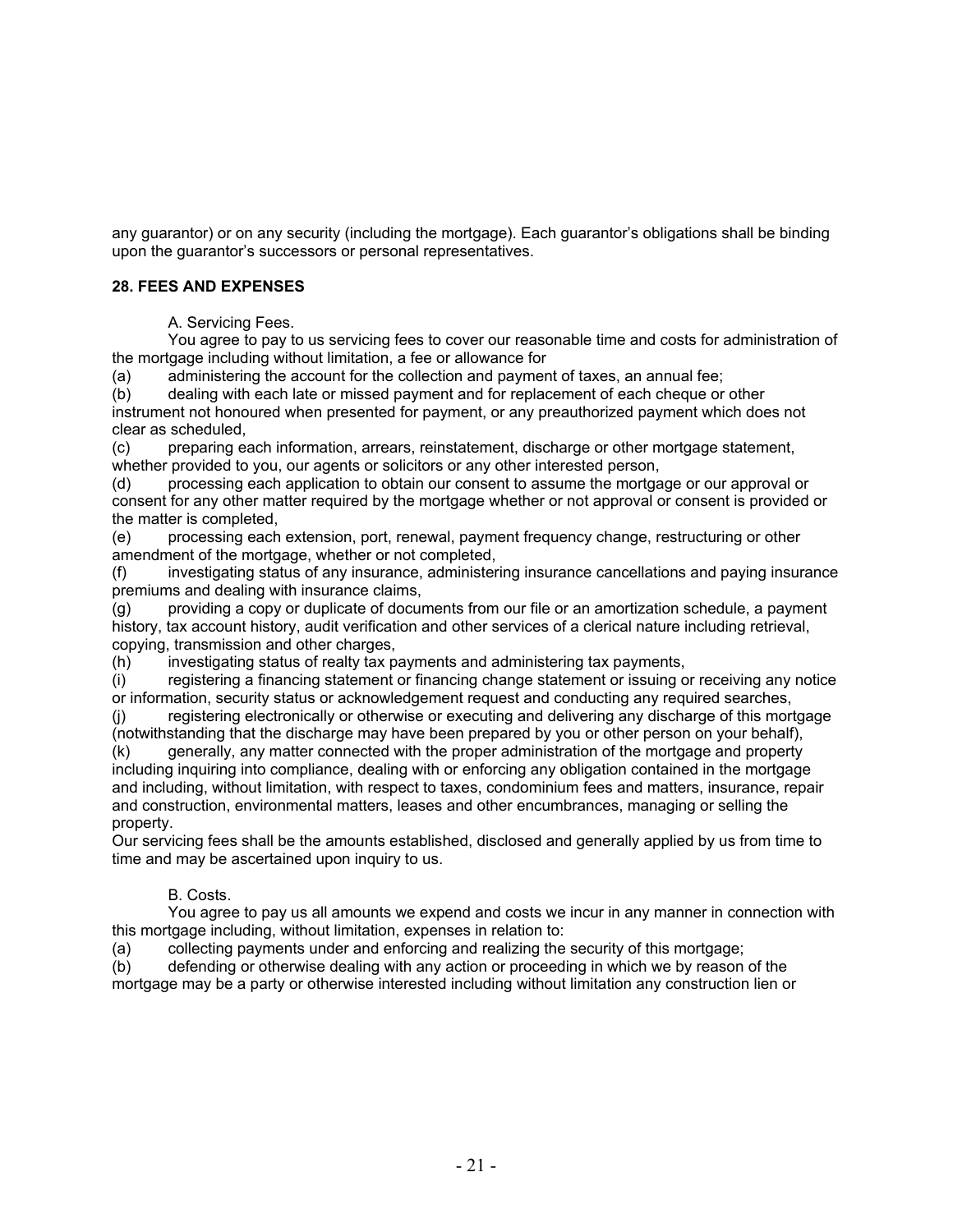similar matter, any seizure or prosecution by police or other authority, any foreclosure, sale, redemption, assessment or other action or proceeding by any other encumbrancer or any certificate of pending litigation or other title matter;

(c) performing or complying with any of your obligations under this mortgage including, without restriction, those relating to insurance, condominium, repair and construction, leases, taxes, prior encumbrances and environmental matters.

All legal costs incurred by us in dealing with compliance with any term and in enforcement of the mortgage shall be paid by you in full (including legal fees for any court proceeding on a substantial indemnity basis ).

C. Interest and Security for Fees and Costs.

 All the above described fees and costs, allowances and expenses shall be secured by this mortgage, shall bear interest at the interest rate of the mortgage from the date incurred or calculated by us and shall be payable by you forthwith on demand.

### **29. SECURITIZATION**

We may, at our option, sell, assign or encumber your mortgage to one or more third party(ies) without notice to you, any guarantor or any spouse signing your mortgage and without requiring any consent. If we do so, you agree that your mortgage shall continue to secure all amounts owing under your mortgage. Once sold or assigned, your mortgage may be repurchased by us, whether or not it is in default. You and each guarantor and spouse executing the mortgage hereby authorize and consent to us or any other person having an interest in the mortgage from time to time and their or our respective agents and advisors including any party retained to service the mortgage, releasing, disclosing and assigning any personal or other information (including financial information) with respect to you, any guarantor and your spouse, the mortgage loan and your property, regardless of the scope of distribution and to any such other person as may be required to complete, administer, realize, assign, securitize or otherwise deal with your mortgage from time to time.

### **30. U.S.A. RESIDENTS**

If you are or become a resident of the United States of America for tax purposes and we are subject to a tax payable to the government of the U.S.A. on the interest we receive through your payments, the interest rate on the loan amount will be increased by multiplying by a factor of 1.1111 to offset our obligations in that regard. This factor may change any time if the government of the U.S.A. makes a change in the amount of tax to be paid.

### **31. EQUIVALENT INTEREST RATES**

If the Interest Rate specified in your Mortgage is Adjustable (section 3(B)), then the compounding frequency is monthly, not in advance. You may determine the equivalent interest rate compounded semiannually not in advance by referring to the table below: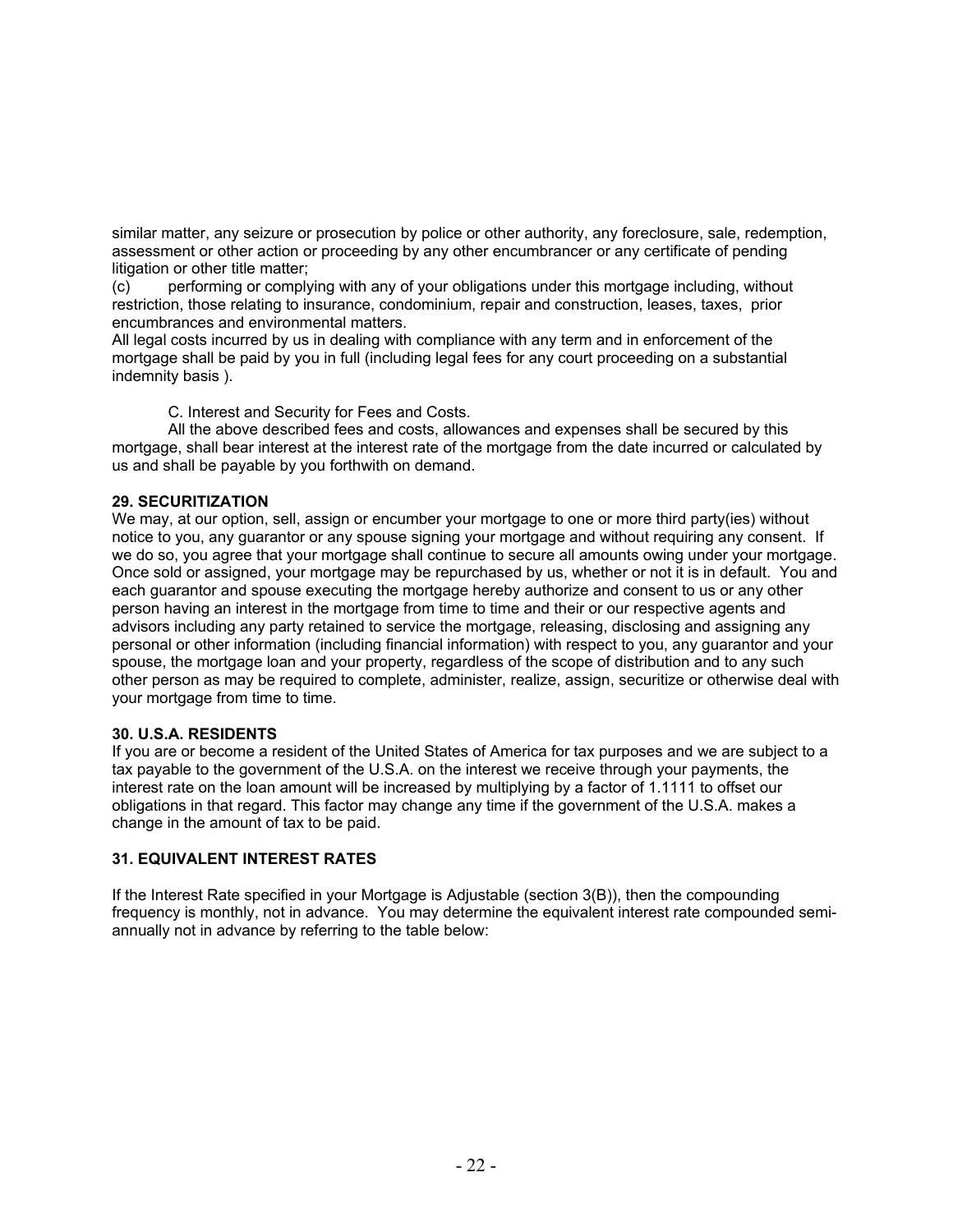| Rate<br>Coumpounded | Rate<br>Compounded | Rate<br>Coumpounded | Rate<br>Compounded | Rate<br>Coumpounded | Rate<br>Compounded |
|---------------------|--------------------|---------------------|--------------------|---------------------|--------------------|
| <b>Monthly</b>      | Semi-Annually      | <b>Monthly</b>      | Semi-Annually      | <b>Monthly</b>      | Semi-Annually      |
| 1.000               | 1.00250            | 6.000               | 6.09000            | 11.000              | 11.30250           |
| 1.125               | 1.12816            | 6.125               | 6.21879            | 11.125              | 11.43441           |
| 1.250               | 1.25391            | 6.250               | 6.34766            | 11.250              | 11.56641           |
| 1.375               | 1.37973            | 6.375               | 6.47660            | 11.375              | 11.69848           |
| 1.500               | 1.50563            | 6.500               | 6.60562            | 11.500              | 11.83063           |
| 1.625               | 1.63160            | 6.625               | 6.73473            | 11.625              | 11.96285           |
| 1.750               | 1.75766            | 6.750               | 6.86391            | 11.750              | 12.09516           |
| 1.875               | 1.88379            | 6.875               | 6.99316            | 11.875              | 12.22754           |
|                     |                    |                     |                    |                     |                    |
| 2.000               | 2.01000            | 7.000               | 7.12250            | 12.000              | 12.36000           |
| 2.125               | 2.13629            | 7.125               | 7.25191            | 12.125              | 12.49254           |
| 2.250               | 2.26266            | 7.250               | 7.38141            | 12.250              | 12.62516           |
| 2.375               | 2.38910            | 7.375               | 7.51098            | 12.375              | 12.75785           |
| 2.500               | 2.51563            | 7.500               | 7.64063            | 12.500              | 12.89063           |
| 2.625               | 2.64223            | 7.625               | 7.77035            | 12.625              | 13.02348           |
| 2.750               | 2.76891            | 7.750               | 7.90016            | 12.750              | 13.15641           |
| 2.875               | 2.89566            | 7.875               | 8.03004            | 12.875              | 13.28941           |
|                     |                    |                     |                    |                     |                    |
| 3.000               | 3.02250            | 8.000               | 8.16000            | 13.000              | 13.42250           |
| 3.125               | 3.14941            | 8.125               | 8.29004            | 13.125              | 13.55566           |
| 3.250               | 3.27641            | 8.250               | 8.42016            | 13.250              | 13.68891           |
| 3.375               | 3.40348            | 8.375               | 8.55035            | 13.375              | 13.82223           |
| 3.500               | 3.53063            | 8.500               | 8.68063            | 13.500              | 13.95563           |
| 3.625               | 3.65785            | 8.625               | 8.81098            | 13.625              | 14.08910           |
| 3.750               | 3.78516            | 8.750               | 8.94141            | 13.750              | 14.22266           |
| 3.875               | 3.91254            | 8.875               | 9.07191            | 13.875              | 14.35629           |
|                     |                    |                     |                    |                     |                    |
| 4.000               | 4.04000            | 9.000               | 9.20250            | 14.000              | 14.49000           |
| 4.125               | 4.16754            | 9.125               | 9.33316            | 14.125              | 14.62379           |
| 4.250               | 4.29516            | 9.250               | 9.46391            | 14.250              | 14.75766           |
| 4.375               | 4.42285            | 9.375               | 9.59473            | 14.375              | 14.89160           |
| 4.500               | 4.55062            | 9.500               | 9.72563            | 14.500              | 15.02563           |
| 4.625               | 4.67848            | 9.625               | 9.85660            | 14.625              | 15.15973           |
| 4.750               | 4.80641            | 9.750               | 9.98766            | 14.750              | 15.29391           |
| 4.875               | 4.93441            | 9.875               | 10.11879           | 14.875              | 15.42816           |
|                     |                    |                     |                    |                     |                    |
| 5.000               | 5.06250            | 10.000              | 10.25000           | 15.000              | 15.56250           |
| 5.125               | 5.19066            | 10.125              | 10.38129           | 15.125              | 15.69691           |
| 5.250               | 5.31891            | 10.250              | 10.51266           | 15.250              | 15.83141           |
| 5.375               | 5.44723            | 10.375              | 10.64410           | 15.375              | 15.96598           |
| 5.500               | 5.57563            | 10.500              | 10.77563           | 15.500              | 16.10063           |